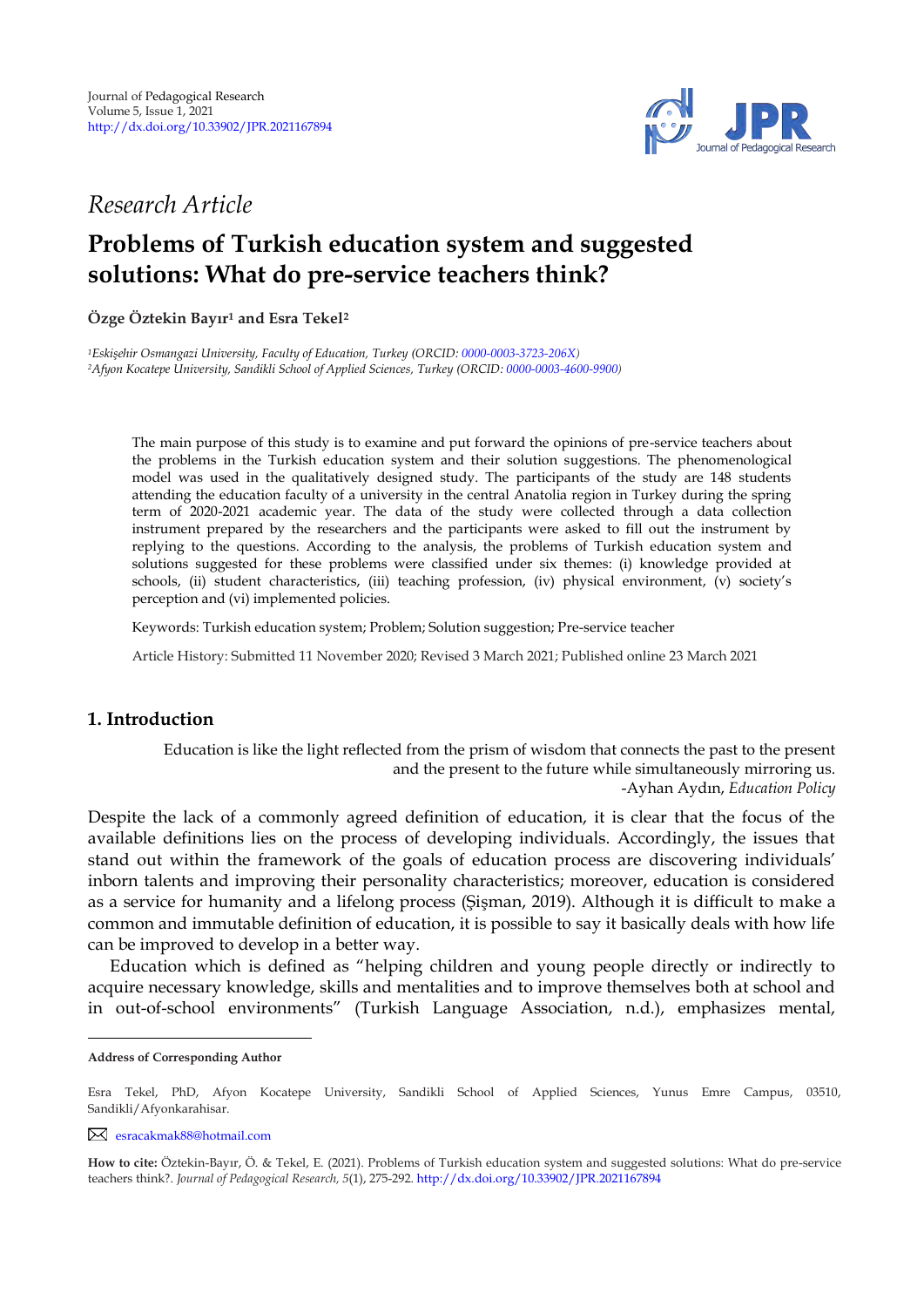emotional, kinetic and social changes in individuals and aims to improve them in all dimensions. Accordingly, all educational activities are planned to achieve certain goals and fulfill the functions serving this purpose. When considered together with different concepts, education has a rich variety of goals and functions. We may categorize these purposes and functions as individual, social, cultural, political and economic (Şişman, 2011).

Individuals constitute the social structure, which is mainly shaped by education. In this sense, education plays an important role in the development of societies and their attempts to maintain their existence (Özdemir & Kaplan, 2017). Each society has short-term and long-term goals. The education system which shapes the future of individuals and societies, is believed to be one of the basic components that allow societies to achieve these short-term and long-term goals (Demir, 2017). The education system, which emerged with the combination of "education" as a field of social sciences and the concept of the "system", which is defined as a unity based on the elements that are in relationship with each other to accomplish specific objectives can be considered as a social structure (Şişman, 2019).

The education systems started to get varied during the period of modernization. One of the factors leading to this variation is the emergence of nation states, which triggered nationalism and the development of national education systems (Ergün, 2018). Education systems are shaped according to unique characteristics, conditions, expectations and needs of each particular society, which is a significant factor leading to such variety in education systems in relation to countries. Another factor is the differences in individuals to be educated and societies to be formed. Likewise, Turkish national education system changed and is still continuing to evolve due to the effects of educational philosophies reflecting different educational approaches throughout the history of education.

Some national and international legal documents played a determinant role in the formation of the Turkish national education system. It is acknowledged that the current structure is based on the legislative regulation titled Tevhid-i Tedrisat (Unification of Education) and enacted on March 3rd 1924 (Başdemir, 2012; Özdemir & Topal, 2019). In addition, Basic Law of National Education numbered 1739 and published in 1973 is also considered one of the most important documents regulating our education system. This law lists the basic goals of Turkish national education and its basic principles. These basic principles read as follows: (i) universality and equality, (ii) needs of individuals and society (iii) guidance, (iv) right to education, (v) equality of opportunities and facilities, (vi) sustainability, (vii) Atatürk's revolutions and principles and Atatürk's nationalism (viii) democracy, (ix) secularism, (x) scientificity, (xi) planning, (xii) co-education, (xiii) education campuses and collaboration between school and family and finally (xiv) education everywhere. These goals and principles are the main factors that determine the quality of education. Uluğ (1998) states that the basic goal of the Turkish education system is to provide effective and quality education so that society can continue to exist and function properly.

Education has an important role in sustainable development of societies. Therefore, it is essential to organize education systems of countries effectively and productively (Kara, 2020). According to Karip and Köksal (1996), society's changing needs in terms of knowledge require authorities to improve the quality of these systems. Thus, as pointed out by Kaya (2008), education should be seen as a constantly developing organism rather than a stable structure. In this sense, social, legal, political or economic changes inevitably result in a restructuring process in the Turkish education system, during which authorities try to meet the demands of the modern era and provide solutions to existing problems.

Gedikoğlu (2005) claims that Turkish education system has certain problems due to its structure shaped by the previous legislative regulations and its current operations. Similarly, Örücü (2014), in his study, emphasized that the problems of the Turkish education system are increasing in number and becoming more and more complex due to paradigm changes in the field of education. When we examine studies focusing on the problems of the Turkish education system, we can see that the following problems are the most commonly stated ones: instability (Başdemir, 2012;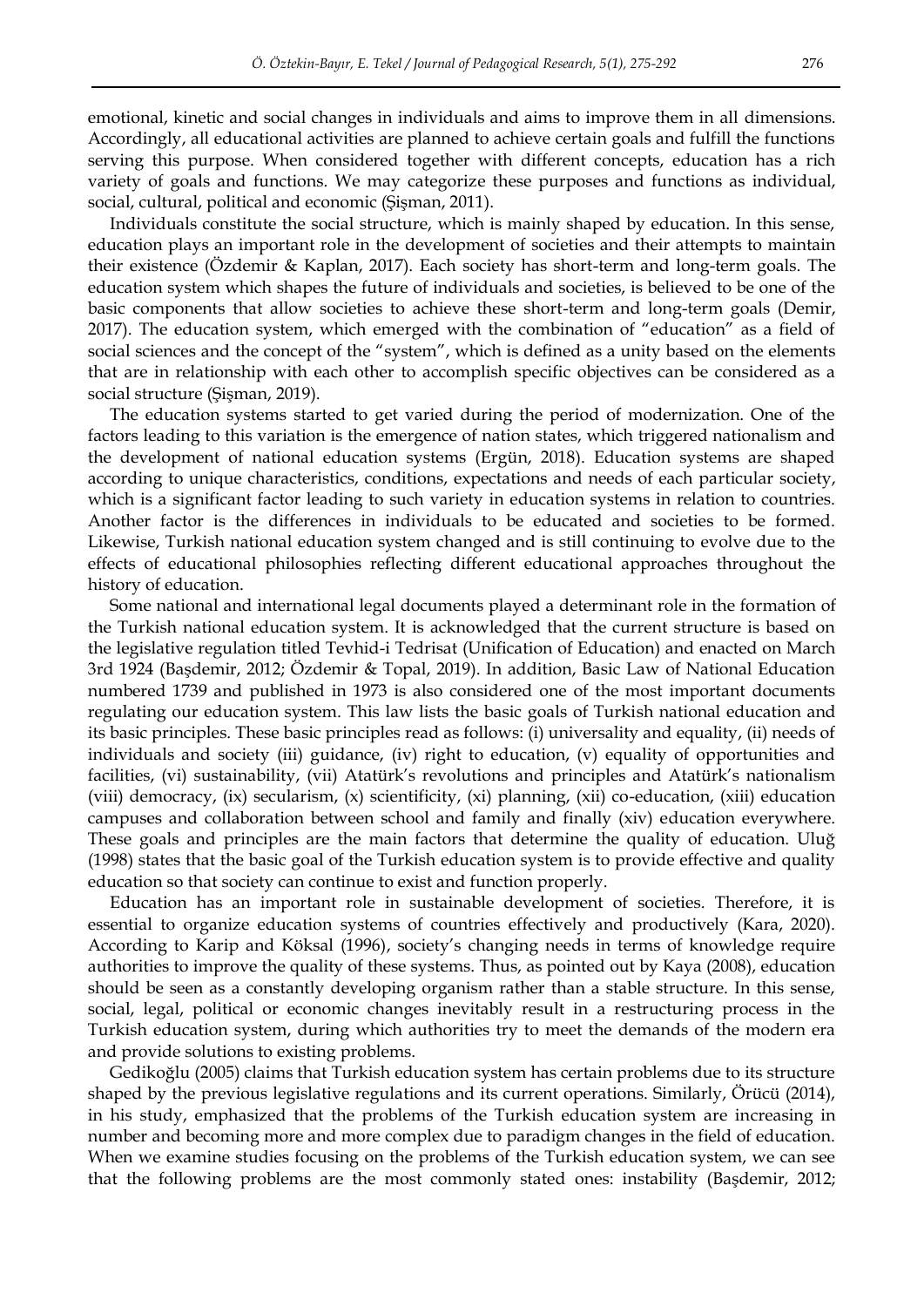Gedikoğlu, 2005; Kara, 2020), quality of teachers (Taşdemir, 2015), understanding of education and educational program (Ural, 2006; Yeşil & Şahan, 2015), exam-oriented and memorization-based education (Taşdemir, 2015; Yılmaz & Altınkurt, 2011), inadequate infrastructure and equipment (Kösterelioğlu & Bayar, 2014), teacher education and employment procedures (Kartal, 2013; Taşdemir, 2015; Yılmaz & Altınkurt, 2011), access to education (Gül, 2008), guidance (Kutlu-Abu et al., 2016), ideological approach, failure to utilization expert experience, financing (Gür & Çelik, 2009; Özyılmaz, 2013; Yaşar & Sözbilir, 2017), vocational and technical education (Yılmaz & Altınkurt, 2011), problems encountered while educating qualified educational administrators and during school administration processes (Demirtaş et al., 2007; Kösterelioğlu & Bayar, 2014), 12-year compulsory education (Kara, 2020).

The related literature suggests that existing problems in the education system cannot be discussed independently since they are inevitably interrelated and it is necessary to deal with education through a fragmented approach since it has the potential to affect all sections and fields of society (Açıkgenç, 2009). In other words, a problem that occurs in any level of education and changes made to solve this problem might affect all fields of society. It is essential to determine the main problem areas in education systems and overcome the identified deficiencies by obtaining opinions of those who are affected or likely to be affected by existing problems (Neyişci et al., 2020).

In most of the studies focusing on the problems of Turkish education systems, the data were collected from teachers and pre-service teachers. Since pre-service teachers are individuals involved in the system and they are students who will start working as a teacher when they graduate from their departments, it is important to explore how they perceive issues related to education (Örücü, 2014). At this point, teachers' opinions shaped by their observations and experiences during their university education and point of views regarding the problems of the education system and solutions they suggest for these problems are significant to ensure an effective operation and long-term sustainability of the Turkish education system. Under the light of this information, the aim of this study is to examine pre-service teachers" opinions regarding the problems of the Turkish education system and their detailed solutions to these problems.

#### **2. Method**

#### **2.1. Research Design**

Qualitative research methods and techniques were used in the design of this study. In this study, which aims to reveal the opinions of pre-service teachers about the problems in the Turkish education system and their solution suggestions, the case study model was used. Case study is an in-depth description and study of a limited system. For example, for a situation to be selected as a case, a certain program or a certain class of students should be examined, or the student should be selected based on criteria such as typicality, contradiction, or success (Merriam, 2009). In this context, the case addressed in this study is the Turkish education system problems.

#### **2.2. Participants**

The participants have been determined via intensity sampling method, which is a purposive sampling method. Rich information cases manifest the phenomenon of interest intensely in this sampling method (Patton, 2002). According to Patton, before using this sampling method, researchers need to have prior information about whether the participants have the rich information about the phenomenon or not intensely. Therefore, researchers thought that junior students who had just completed their secondary education and passed the university entry exam and senior students who have been studying for Public Personnel Selection Examination (PPSE) have rich information about problems of the Turkish education system. In this regard, 148 preservice teachers from a university in the central Anatolia region in Turkey comprised the sample. Table 1 displays demographic information about the participants.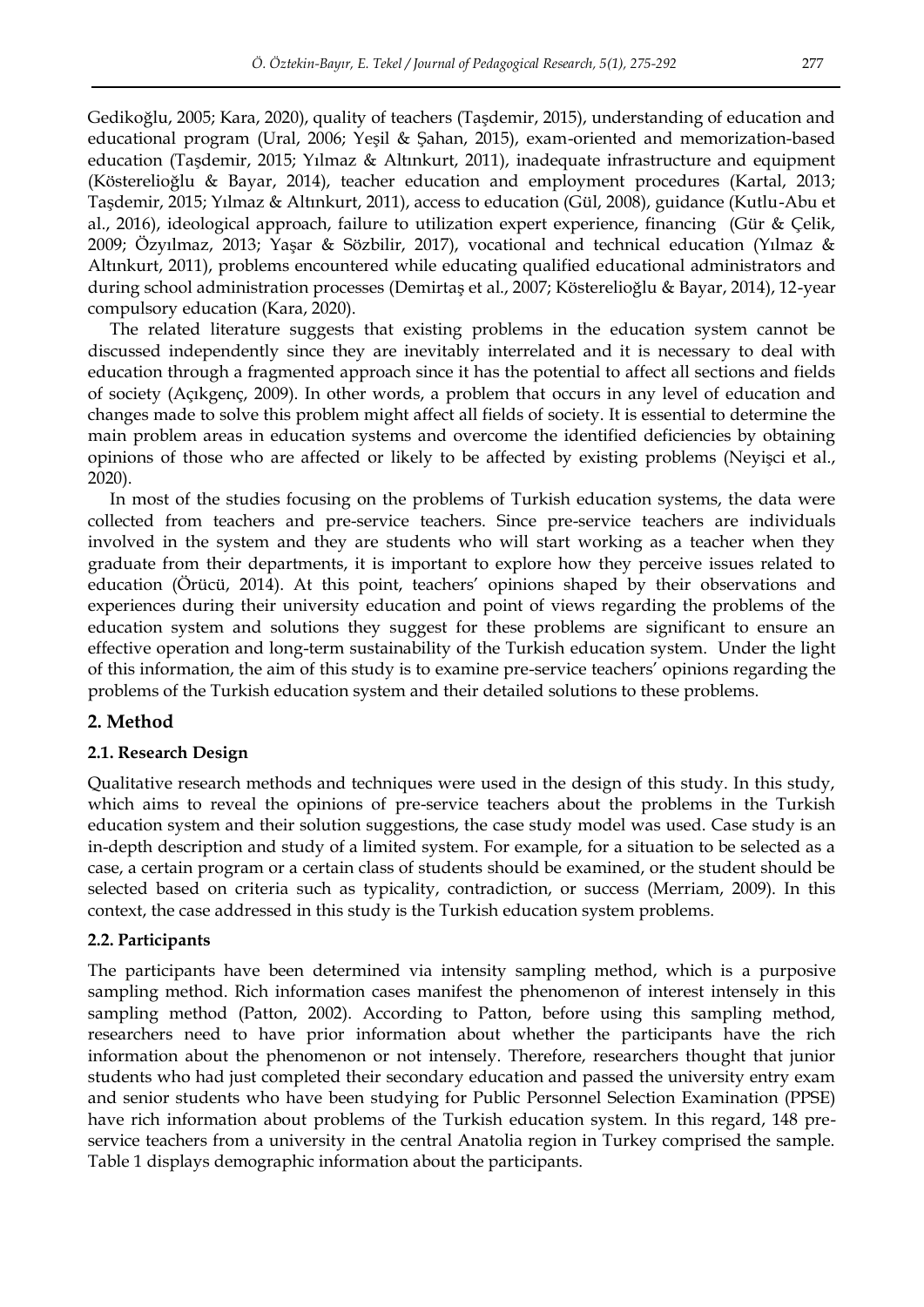| Demographic information about the study group |          |     |       |
|-----------------------------------------------|----------|-----|-------|
| Variable                                      | Category |     | %     |
|                                               | Female   | 100 | 67.57 |
| Gender                                        | Male     | 48  | 32.43 |
|                                               | Total    | 148 | 100   |
|                                               | Junior   | 92  | 62.17 |
| Class                                         | Senior   | 56  | 37.83 |
|                                               | Total    | 148 | 100   |

Table 1 *Demographic information about the study group* 

According to Table 1, the percentage of females in the study group was 67.57% while 32.43% of the participants were males. Additionally, 62.17% of the participants were junior students whereas 37.83 % of them were senior students.

#### **2.3. Data Collection Process**

Data were collected by a semi-structured interview form. Interview form consisted of two parts; the first part included demographic information questions such as gender and class level and in the second part the participants were asked to complete 8 open-ended questions prepared by the researchers. To develop the interview form, firstly, the relevant literature was reviewed and a draft interview form was developed. Secondly, two experts who worked on Education Policy were consulted and one question was added to the form according to their recommendations. Then pilot interviews were conducted with one senior and one junior students from Education Faculty. After these interviews, some items were reorganized and expanded and then the interview form was finalized. The final semi-structured interview form consisted of 8 open-ended questions. Two examples of questions in the interview form are as follows:

- Do you have any systematic problem in your primary or secondary education life?
- What do you want to suggest as a solution to the policy makers?

Interview form also included informed consent which had information about the purpose of the research, brief information and contact information about the researchers, also, the statement that data would not be shared with third parties and would be used only for the purposes of the study. Before collecting data, ethical approval was provided from the University"s Ethical Comitee with 2021/8 decision number. Data were collected online from the pre-service students attending the Education Faculty of a university in the central Anatolia region in Turkey during the spring semester of 2020-2021 academic year. The interview form was sent to the students via e-mail and the participants were asked to send it back to the researchers via e-mail after filling it out. It took the participants approximately 20 minutes to fill out the interview form.

### **2.4. Data Analysis**

Each participant was given a code before the data were analyzed to provide anonymity. The content analysis method was used in the analysis of the data. The purpose of content analysis is to bring together and make sense within the framework of certain similar codes, categories and themes (Yıldırım & Şimşek, 2005). The cyclic process proposed by Saldaña (2009) for the qualitative data coding has been followed. In this first cycle the statements of the participants are directly translated into codes. In this coding cycle, the problems seen by the participants regarding the education system and the solution suggestions they offered for these problems were analyzed through the perceptions of the participants as much as possible. For example, if the participant talks about the student who studies just for exams, this data was given study for *exam* code. In the second cycle, the codes reached in this way were conveyed together in terms of similarities and categories were reached. For instance, all the codes such as *study for exam* and *learn for exam* were linked together in a category and named as *exam-oriented education*. In the third cycle, the themes have been reached by combining together the categories according to their similarities in terms of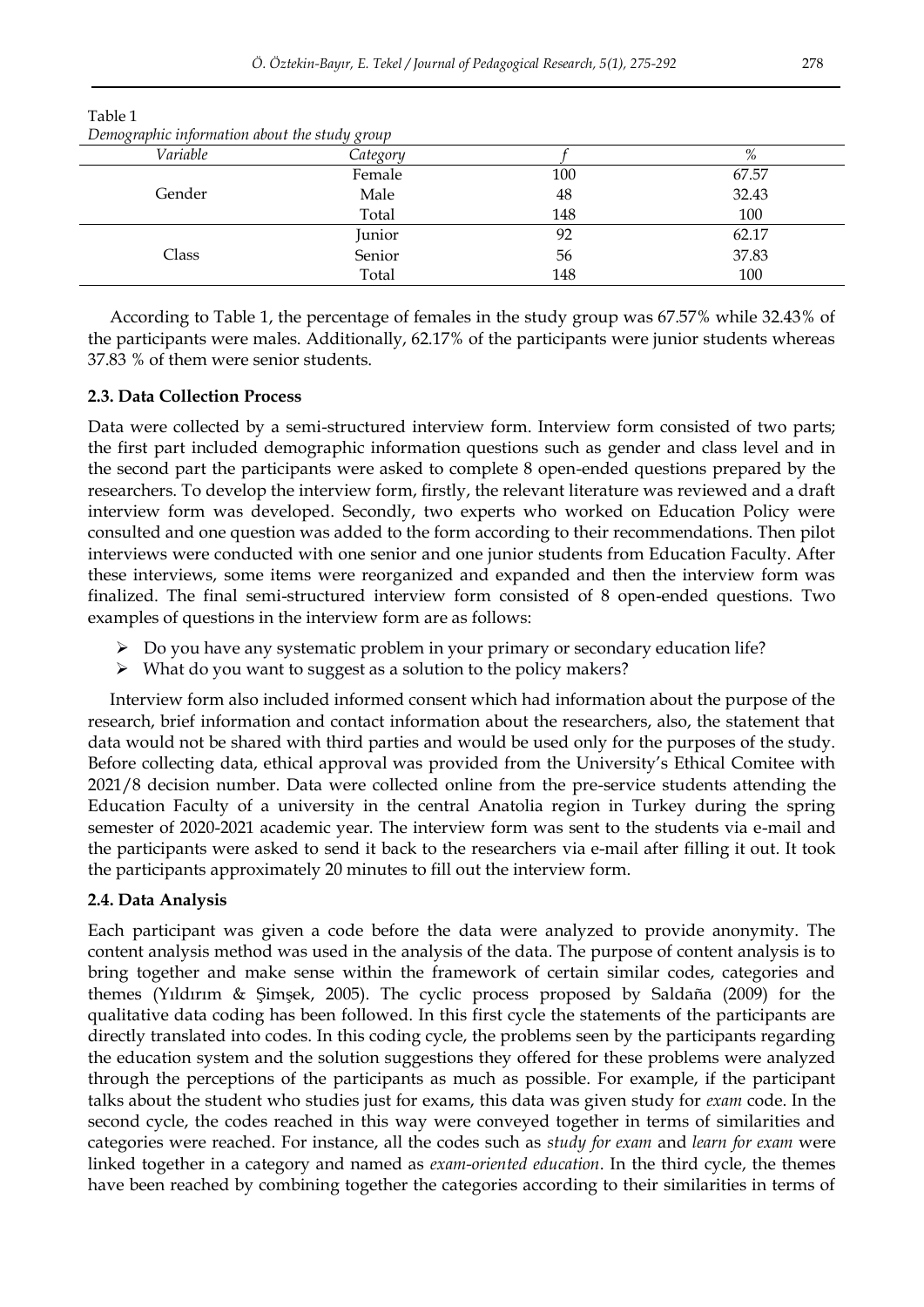the meanings they express. For instance, all the categories concerning the knowledge at school such as *theoretical knowledge* and *exam-oriented education* were linked together and as a result, it became a theme namely, *knowledge provided at schools*. In this cycle, both the previously reached codes, categories and loops were reviewed and the findings were finalized.

#### **2.5. Validity and Reliability**

A number of measures were taken in order to increase the validity and reliability of this study. In order to endure the internal validity of the study: (i) while developing the questionnaire, a conceptual framework was formed by reviewing the relevant literature; (ii) open-ended questions and participants' opinions were taken into consideration as a whole and initial themes were formed accordingly. In order to ensure the external validity of the study, the parts of design, participants, data collection, data analysis and interpretation were described in detail. Reporting the collected data in detail, directly quoting the participants and explaining the results by using these quotations are among the important criteria of validity in a qualitativa research (Yıldırım & Şimşek, 2005).

In order to ensure the internal reliability of the study: (i) the findings obtained from the data collected from the participants were presented directly without any comment, enriched with direct quotations, and the basis for later explanations and comments were formed; (ii) the study was conducted by two researchers, and at the stages of data collection, analysis and evaluation of the results, points of agreement were formed among the researchers, and this situation was considered as an issue that would increase the acceptance rate of the study for the readers. In order to ensure external reliability (i) all steps followed in the study were reported in detail and clearly; (ii) the raw data of the study have been preserved for possible future review.

#### **3. Findings**

According to the findings of the study, the problems of the Turkish education system and solutions suggested for these problems were classified under the following six themes as (i) knowledge provided at schools, (ii) students characteristics, (iii) teaching profession, (iv) physical environment (v), society"s perception and (vi) implemented policies and these themes are presented in Table 2.

| Table 2               |
|-----------------------|
| Themes and categories |

| <b>Themes</b>                 | Categories                                    |
|-------------------------------|-----------------------------------------------|
|                               | exam-oriented education                       |
| Knowledge provided at schools | memorization                                  |
|                               | limited educational environment               |
|                               | theoretical knowledge                         |
|                               | not addressing students' interests and skills |
|                               | intense curriculum                            |
|                               | unquestioning                                 |
| Students characteristics      | academic achievement-oriented                 |
|                               | competitive                                   |
|                               | suffering from psychological problems         |
|                               | failing to discover himself                   |
|                               | hopeless                                      |
| Teaching profession           | exam-based teacher employment process         |
|                               | financial income                              |
|                               | lack of self-development                      |
| Physical environment          | insufficient physical environment             |
|                               | non-functional physical environment           |
|                               | crowded classrooms                            |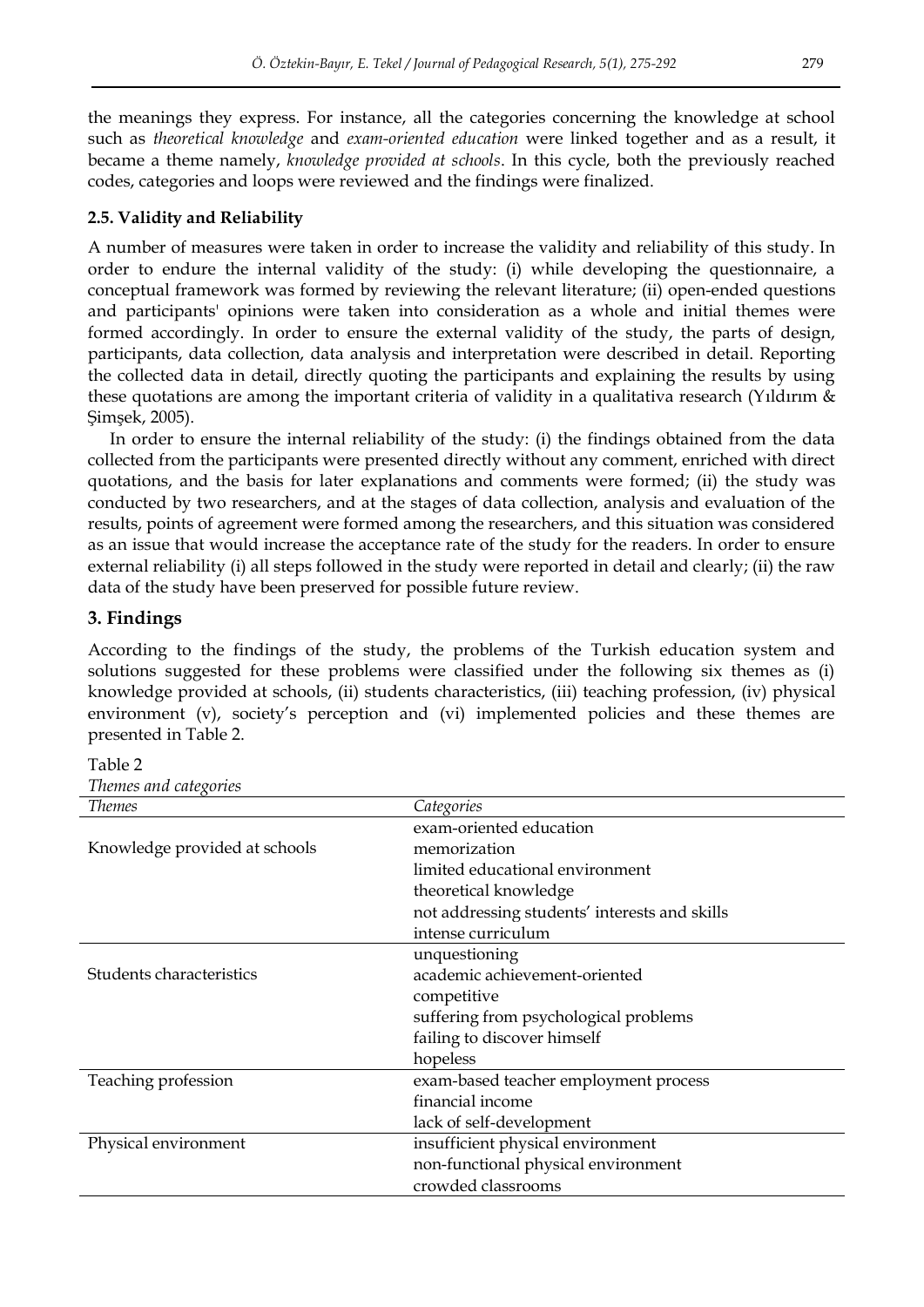| Table 2 continued    |                                          |
|----------------------|------------------------------------------|
| <b>Themes</b>        | Categories                               |
| Society's perception | the value that society gives to teachers |
|                      | perceptions about success                |
|                      | frequent changes                         |
|                      | lack of equal opportunities              |
| Implemented policies | quality of universities                  |
|                      | quality of vocational high schools       |
|                      | inadequate budget                        |

#### **3.1. Problems Regarding Knowledge provided at Schools and Suggested Solutions**

According to the pre-service teachers, the main problem of the Turkish education system is "knowledge provided at schools". The categories under this theme are: (i) exam-oriented education, (ii) memorization, (iii) limited educational environment, (iv) theoretical knowledge, (v) not addressing students" interests and skills and (vi) intense curriculum (see Table 3).

Table 3 *Problems regarding knowledge provided at schools* 

| <b>Theme</b>                  | Categories                                    |
|-------------------------------|-----------------------------------------------|
|                               | exam-oriented education                       |
|                               | memorization                                  |
| Knowledge provided at schools | limited educational environment               |
|                               | theoretical knowledge                         |
|                               | not addressing students' interests and skills |
|                               | intense curriculum                            |

The participants reported exam-oriented education as the biggest problem related to knowledge provided at schools. Therefore, the primary goal of school has become solely to prepare students for the next level of education rather than providing them with knowledge they need. An examoriented education system encourages students to memorize. Students are supposed to take a 2-3 hour exam measuring the knowledge they have memorized for a specific period of time (3-4 years) so that they are accepted by schools at the upper level of education according to the scores they obtain from this high-stake exam, which is one of the most serious problems of this system according to the pre-service teachers. Moreover, students merely memorize the knowledge they need only for this exam; however, they do not digest this knowledge thoroughly. Providing only exam-specific knowledge at schools and students" studying only to pass the exams kill their enthusiasm about the learning process. As a result, students turn into individuals who memorize information, wait for an exam to trigger them to acquire information and confine knowledge only to school and exams. K83 explains this situation by noting a specific example "…*When there were once discussions about excluding history course from the university entrance exam, some private educational institutions planned to exclude the history course from their curriculum and students stopped studying the history course for some time."* 

Learning has never been an enjoyable activity for students who memorize information or even wait for an exam to make memorization. K42 emphasized how learning is shaped by memorization and exam system as "Learning often made us feel as if we were eating tasteless snacks. It neither benefited our body nor brought us joy." Students now demand open high schools more when compared to the past due to the exam-oriented system. Indeed, students want to create more time for themselves to prepare for the university entrance exam by attending open high school. Therefore, it can be said that students even dropped out of schools to achieve their goals.

Another problem reported by the participants is to the presentation of knowledge at schools in a theoretical way without emphasizing practice. Students find it difficult to internalize the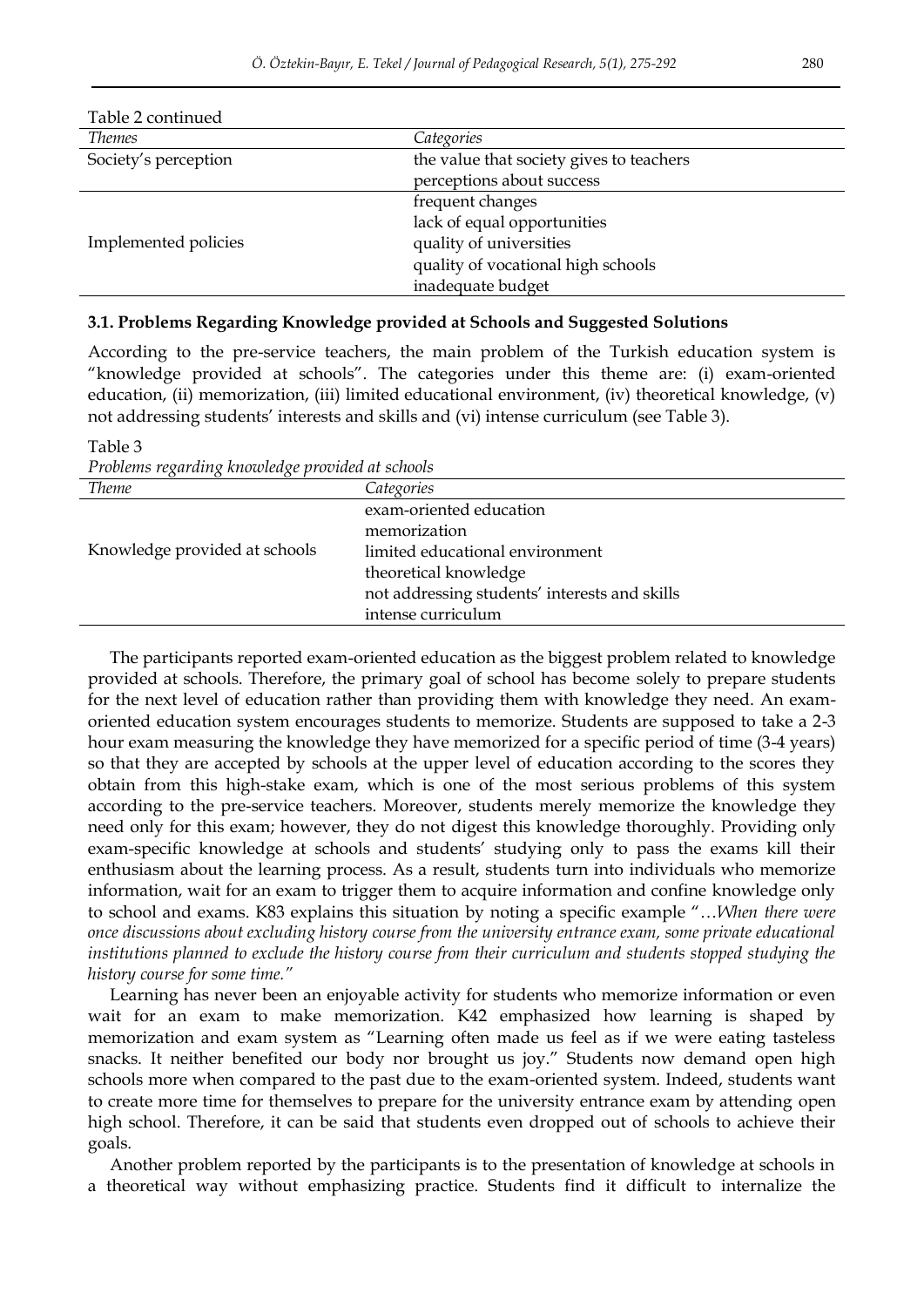knowledge introduced in this way and fail to put it into practice in their daily lives. In addition to being theoretical and far from being practical, knowledge provided at schools is also nonfunctional since it cannot meet students' needs in today's world. In other words, knowledge learned at school is not useful for students. According to K59 "…some of the information we learn has no qualification other than that it only takes place in our minds". Another important problem related to knowledge provided at schools is that it is not relevant to students" interests and abilities, which encourages them to memorize and give up real learning. Even selecting their fields of study according to their interests and abilities in high schools is not a solution to this problem because they have to answer questions from other fields in the exam too. This situation was explained by K7 as follows:

Let's imagine two students studying to enroll the English Language Teaching department of a university. One of them answers 3 more mathematics questions than the other but has fewer number of correct answers in questions in the English Language section. The other has more correct answers in English Language section but fewer correct answers in the mathematics section. Maybe, the second student will be impressively successful in the department, have a perfect career, but he cannot enroll the department just because he has fewer correct answers in mathematics. Another [the former] student... enrolls the department since he answers questions from a totally irrelevant field. To me, this is completely unfair. Also, this situation can be explained by the fact that our education system is based on achievement scores rather than interest, talent and specialty area.

Finally, intense curriculum was voiced as another problem related to knowledge provided at schools. The participants stated that intense curriculum encourages students to memorize more and more and becomes an obstacle for learning.

The pre-service teachers suggested some solutions to minimize the problems related to knowledge provided at schools. Accordingly, the focus of education should be children"s happiness; not their academic achievement. Among the solutions to achieve this focus are abolishing the exams and place students to upper level of education by taking into consideration the grades they obtain throughout this particular level of education as well as their interests and skills. Memorization, which occur due to academic achievement-oriented education, should be eliminated and students should be taught how to learn so that they can enjoy the learning experience and retain the knowledge they are provided with. It is also important to benefit from recent technologies while trying to implement these solutions. Because the participants believe that school education today does not appeal to students, who nowadays have a life dominated by technology. Another solution to ensure permanent learning is to allow students to choose their courses according to their interests and abilities. Intense curriculum and too much homework cause students to lose their enthusiasm when it comes to school. The participants suggested that enjoyable activities should be designed for children in parallel with the characteristics of their age rather than giving them homework so that they can love the school environment. Arts and sports can be used for this. Another strategy to make school an enjoyable place is to create a learning environment by taking individual differences into consideration in which children can learn by doing and experiencing according to their interests and abilities. For instance, it was recommended to do science courses by conducting experiments in the school environment and observations in nature. Finally, the pre-service teachers suggested designing a learning process encouraging students to learn and discuss topics instead of teachers' directly transferring knowledge to students.

#### **3.2. Problems Related to Student Characteristics and Suggested Solutions**

According to the participants, the second biggest problem of Turkish education system is student characteristics, which were classified under the following categories: (i) unquestioning, (ii) academic achievement-oriented, (iii) competitive, (iv) suffering from psychological problems, (v) failing to discover himself and (vi) hopeless (see Table 4).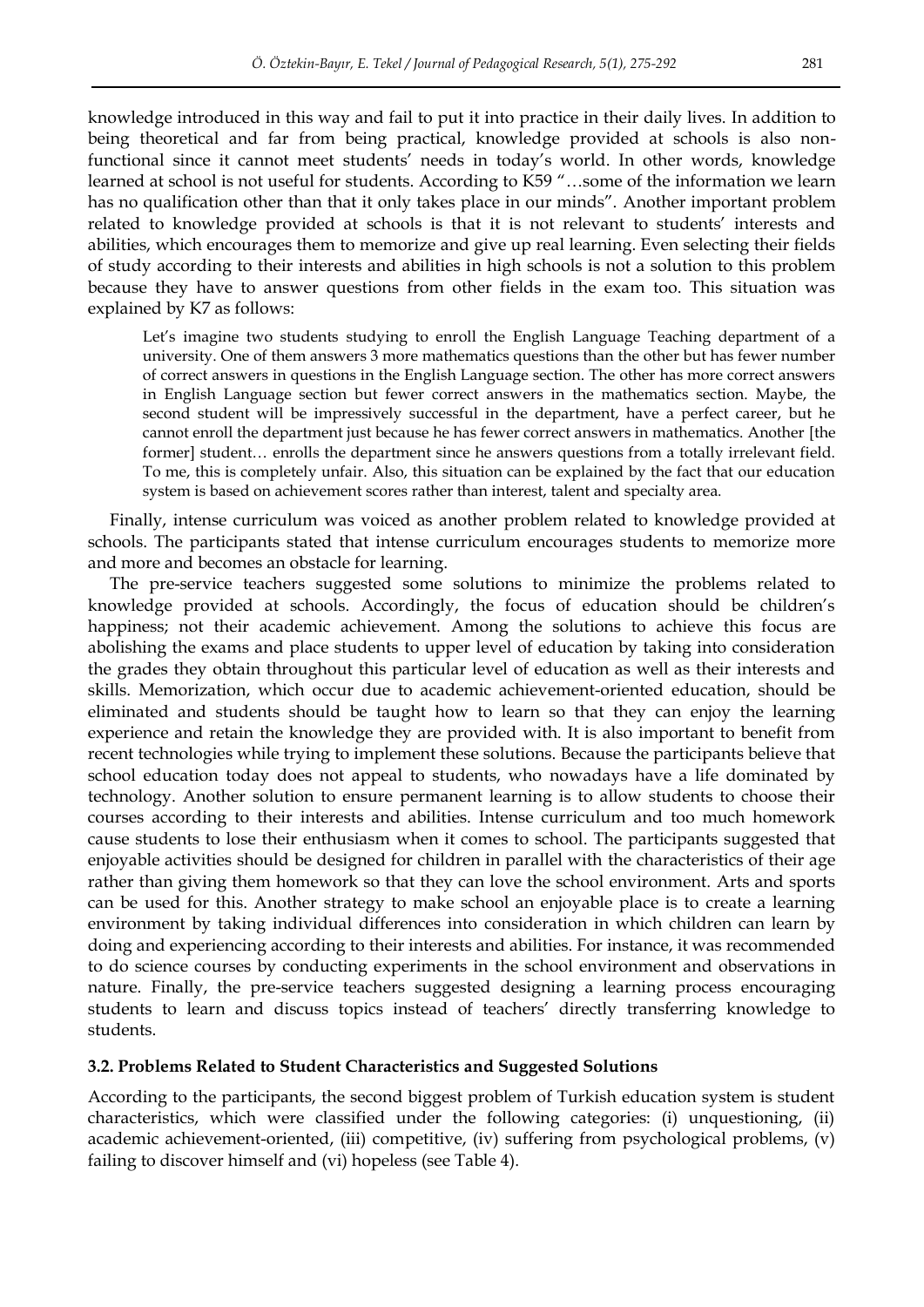| T TOURTHS TEMPER TO STRUCHT CHATHER ISTICS |                                       |
|--------------------------------------------|---------------------------------------|
| <b>Theme</b>                               | Categories                            |
|                                            | unquestioning                         |
|                                            | academic achievement-oriented         |
| Problems related to student                | competitive                           |
| characteristics                            | suffering from psychological problems |
|                                            | failing to discover himself           |
|                                            | hopeless                              |

Table 4 *Problems related to student characteristics* 

The participants believe that students of Turkish education system are unquestioning ones who do not think but accept everything as they are given. Moreover, students have to study for exams exceedingly that they do not have time to question the knowledge they receive and they get used to this situation in time. Some participants even claimed that an unquestioning generation is a deliberate policy. Indeed, the primary goal of each government is to protect and sustain its own ideology, have a strong economy, the presence of people who do not question, search, and criticize. Therefore, according to the participants education systems must educate individuals who are supposed to do whatever they are asked to.

Another prominent characteristic of students educated by the Turkish education system is that they are success-oriented and abandon their goal to behave ethically. Accordingly, the only criterion of success for students themselves is academic achievement while being a well-behaved person and meeting the expectations of society are no longer among the criteria of success. In other words, the participants believe that students with high level of academic achievement is "successful" even if they don't behave ethically. However, this situation is also becoming a serious problem in society according to the participants. The participant K64 explained these characteristics as follows:

We call students "successful and educated" only if they get high scores in the exams. However, this is success in teaching not in education. For instance, let's assume that a student enrolled the faculty of law, graduated from it-even as the top student- and started to work. If he accepts bribe in his job, or favor some people, can we consider this person as "educated"?

In addition, the participant believe that competitive students are another problem related to student characteristics. Students compete with their friends in order to get high scores from exams which provoke feelings of envy and competition. Similarly, K78 emphasizes the severity of the situation as follows: "Also, the feeling of competition imbued us through such exams. Even one finds it difficult to feel happy when his best friend managed to be accepted by a department because he himself failed to do so."

It is inevitable that that such a competitive environment is likely to have negative effects on students' psychology. Exams administered in a limited time cause stress and anxiety in students. According to the participants, everybody can feel stress in the modern life. However, when a teenager experiences stress, it becomes a heavy burden on student"s psychology which results in depression and even a suicide attempt.

Students who find themselves in a constant competition in an exam-oriented education system cannot have enough free time to discover themselves, which is another serious problem of the system. Since they cannot discover their abilities and interests, deciding on their future profession becomes a big challenge for them. As a result, a student may choose the department of university which is irrelevant with his ability and interest. Finally, some students either drop-out or cannot find a job although they manage to graduate from this department.

The last category under this theme is students" lack of hope. Students lose their hopes for a better education system in the future since the system continuously changes, exams are getting more and more challenging and the number of educated unemployed people is increasing, which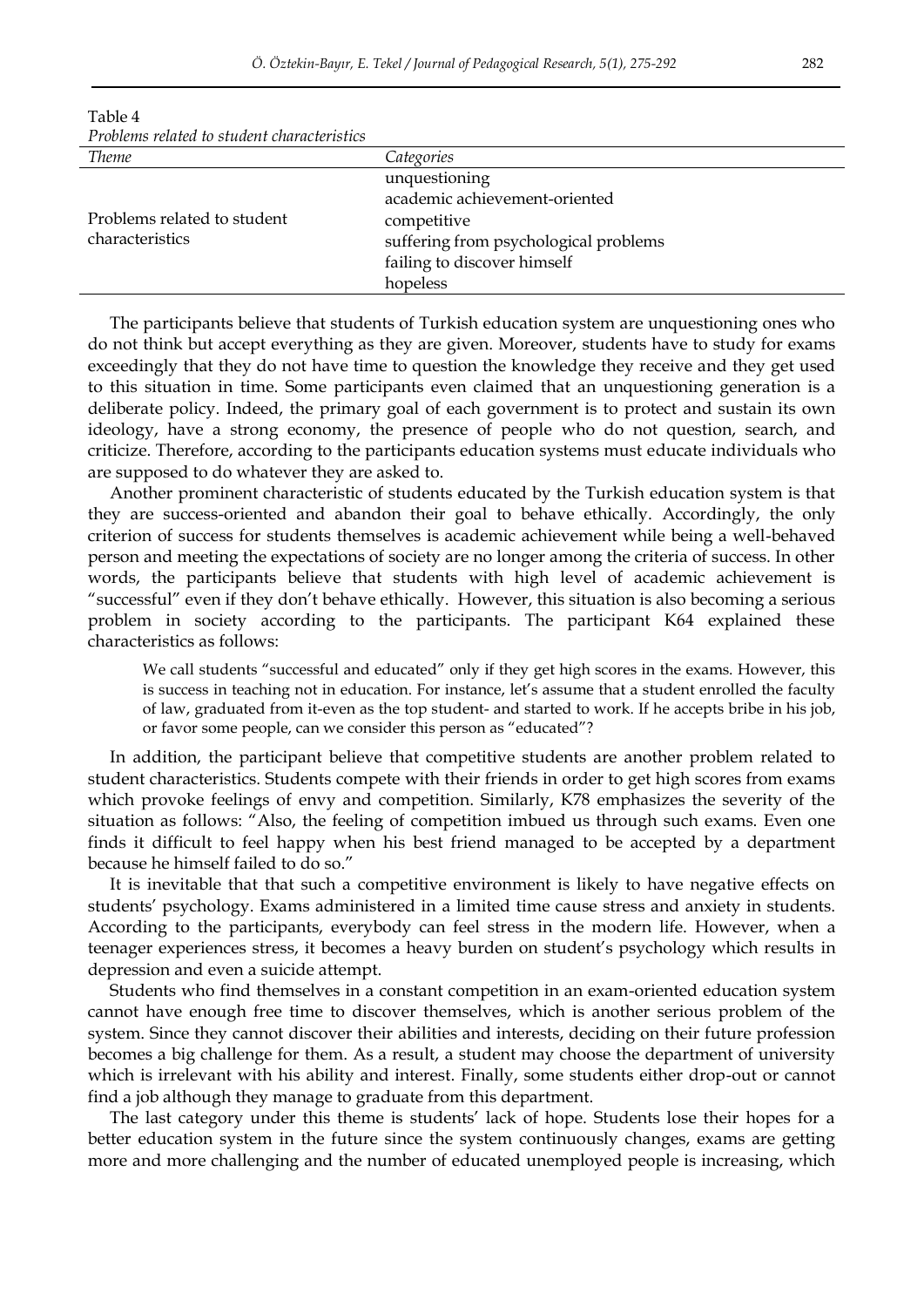results in the emergence of a hopeless and carefree generation. K11 asked "if education is for students, why are students that much unhappy and hopeless?".

The pre-service teachers who participated in this study made some suggestions for the problems related to characteristics of students in the current education system. They believe that these students do not question but accept knowledge as it is presented. Thus, students should be encouraged to question. In addition to academic knowledge, they should be equipped with certain characteristics such as task awareness, national consciousness, and social values. To be specific, the primary goal of schools should be to make students behave ethically. One of the suggestions made is to educate students in terms of personality traits starting from earlier phases of education so that they can discover their interests and abilities, and their strengths and weaknesses; that is, they can know themselves. They can know and improve themselves only by doing the things mentioned above. Finally, it was recommended that school should employ more psychological counsellors and school counsellors so that students can easily overcome their psychological problems.

#### **3.3. Problems Regarding Teaching Profession and Suggested Solutions**

According to the participants, another problem of Turkish education system is related to teachers. There are three categories under this theme: (i) exam-based teacher employment process, (ii) financial income, and (iii) lack of self-development (see Table 5).

| Problems regarding teaching profession    |                                       |
|-------------------------------------------|---------------------------------------|
| <b>Theme</b>                              | Categories                            |
|                                           | exam-based teacher employment process |
| Problems regarding teaching<br>profession | financial income                      |
|                                           | lack of self-development              |

Table 5

The pre-service teachers think that selecting teachers to be employed in government schools with just one single exam (PPSE) does not effectively measure teacher candidates' knowledge about teaching. According to the results of this exam, teacher candidates who are likely to be successful in the teaching profession might be eliminated while those who are not likely to be a successful teacher might be employed in schools. Because PPSE measures only theoretical knowledge based on books, but it does not measure whether candidates have a suitable character or/and ability for teaching profession. K20 supported other participants" opinions that the exam system used in teacher selection process for employment is not sufficient:

For me, the most important and the main problem of our education system is the failure to select the most appropriate teachers for the teaching profession…. When we look at our system, we can easily see that teachers are selected [to be employed] according to academic achievement. However, to me, an academically successful teacher is beneficial only to himself. Knowing how to teach is as important as acquiring that knowledge…Teachers who imbue the next generation with the importance of peace, love, freedom and favor create our future. When I think all these, the source of all other problems in our education system and the most important problem for all of us is improper teachers.

Another significant problem related to selection of teachers for employment is that people prefer this profession for financial income and personal rights since it is possible to be a teacher by taking an exam measuring only academic knowledge. Those who pass this exam can become teachers no matter if they like this profession or not or if this profession is appropriate for their personality or not. This situation underlines that the teaching profession is no longer perceived as a profession that influences a child"s life, guides a child for his future and introduces him to the world outside. Since teachers are the building stone of education, unqualified teachers will terribly affect children"s education and future.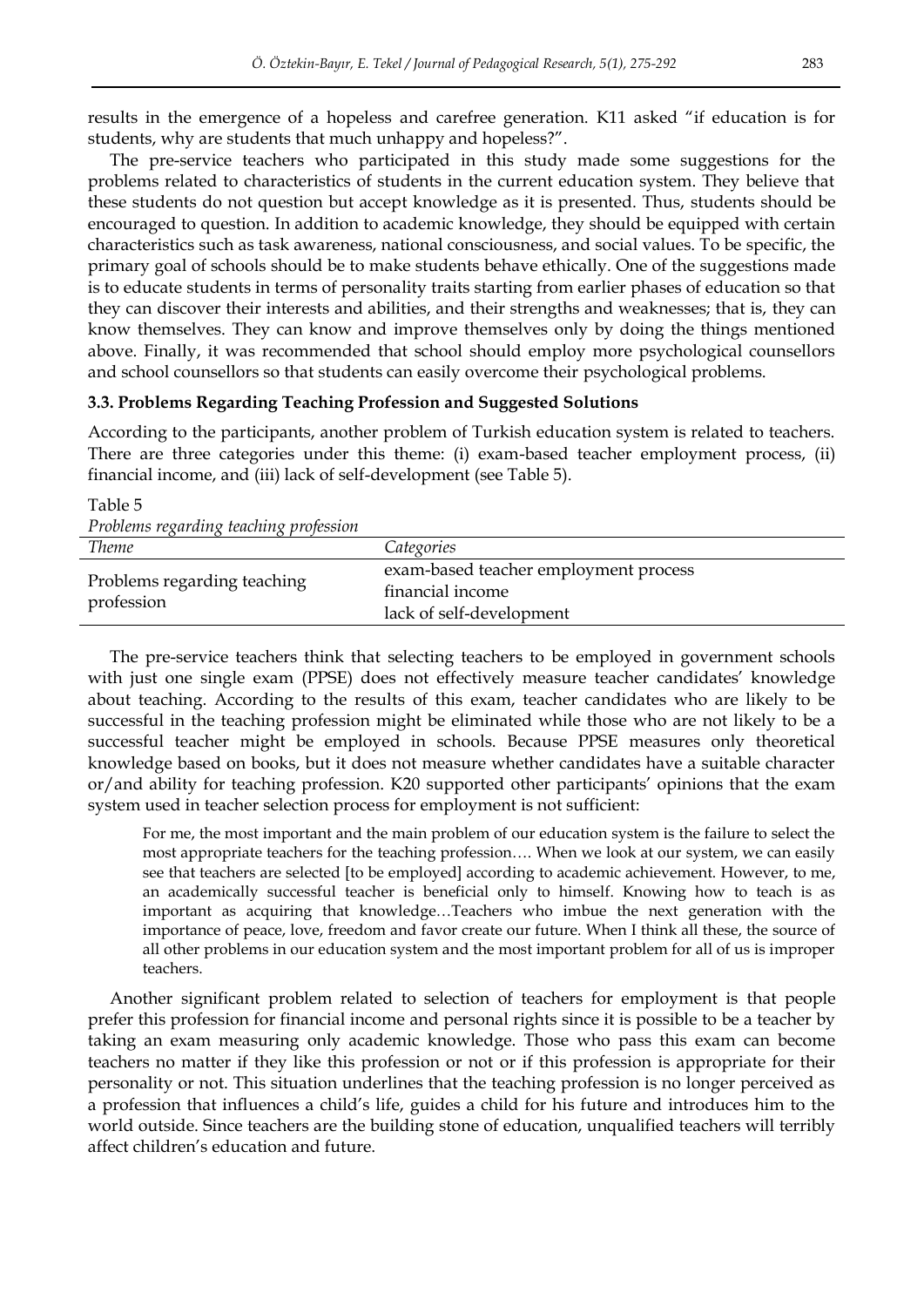Another problem related to teachers as stated by the participant is lack of self-development activities. Some students perceive the teaching profession as a simple public job since they do this job only for the salary. As a result, they are reluctant to improve themselves both in their field of teaching and general world knowledge and are not interested in scientific developments and art activities. In addition, especially relatively older teachers find it difficult to keep up with the changing system or technology, cannot improve themselves in necessary fields, which negatively affects their students' learning.

In short, the following issues were reported as problems related to teachers: since teachers are employed according to the scores obtained from an exam, those who can be very good teachers stay out of the system; individuals become teachers only to get a salary instead of choosing their professions according to their personalities and interests, and finally, teachers do not improve themselves. The participants provided some solutions to the problems related to the teaching profession. Firstly, PPSE should be revised in a way to measure certain teaching skills such as patience, communication, mentality and discipline. In addition to suggestions regarding this exam, the participants also suggested that teachers should continuously improve themselves by attending especially practical courses. They should read a lot about their field of teaching and improve their general world knowledge. Moreover, students should assess their teachers regularly so that teachers can see their weaknesses by analyzing the feedback from students and improve themselves by doing their best to overcome these weaknesses.

#### **3.4. Problems Related to Physical Environment of Education and Suggested Solutions**

According to the participants, there are three categories under the theme "physical environment of education": (i) insufficient physical environment, (ii) non-functional physical environment, (iii) crowded classrooms (see Table 6).

Table 6

*Problems related to physical environment of education* 

| <b>Theme</b>                                | Categories                          |
|---------------------------------------------|-------------------------------------|
| Problems related to physical environment of | insufficient physical environment   |
| education                                   | non-functional physical environment |
|                                             | crowded classrooms                  |

They believe that schools are not suitable in terms of both infrastructure (building, electricity, water, the internet) and course materials. Some old school buildings need to be repaired or demolished because they threaten student"s lives. Besides, some schools do not have any canteens which is necessary for students' nutrition. In addition, some schools cannot offer effective teaching in courses such as visual arts, science and technology due to inadequate equipment and materials although they have suitable infrastructure.

According to the participants, another serious problem is non-functionality of tools and equipment at schools. In other words, schools have tools and equipment; however, they do not have any positive effects on learning. Participants give examples of schools that are full of technological materials for keeping up with changes. However many teachers don"t know how to use them which means these materials are useless. K74 who gave course books as an example to non-functional materials, clarified his opinions as follows:

…course books provided free of charge at the beginning of each semester…are not used by students and teachers effectively because they have inadequate content, there are many spelling mistakes, visuals that are not related to the topics are covered and the topics are explained by using unnecessary details. So what is happening to these course books? They are thrown into recycle boxes at the end of academic year. It is a pity that these course books tell how many trees are cut to have a sheet of paper.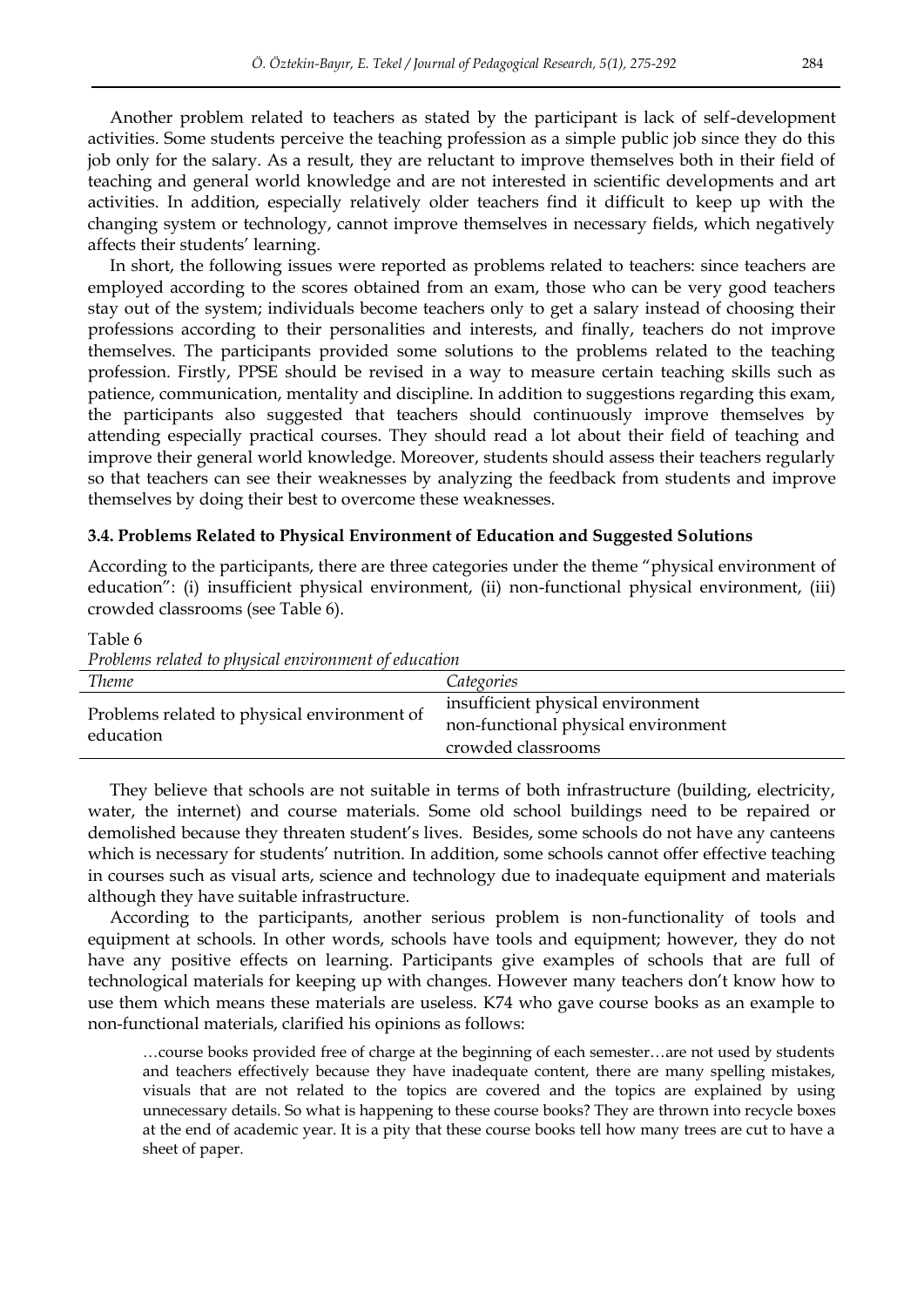Finally, the participants reported that the last problem of Turkish education system in terms of physical environment is crowded classrooms. According to the participants the more crowded a classroom is, the less amount of personal communication occurs. When there is less amount of personal communication, certain problems arise such as lack of comprehension, not understanding the topic and boredom.

The most common suggestion made by the participant is to allocate more budget to improve the physical conditions of schools. In addition, it has been recommended that the government should leave education to private entrepreneurs instead of providing poor quality education. According to the participants, the problems of the Turkish education system are not limited to facilities of a school. Society"s perception about education also affects and shapes education.

#### **3.5. Problems Regarding Society's Perception and Suggested Solutions**

According to the pre-service teachers, society"s perception about education system is another problem of the Turkish education system. There are two categories under this theme: (i) the value that society gives to teachers and (ii) perceptions about success (see Table 7).

Table 7

| Problems regarding society's perception |                                          |
|-----------------------------------------|------------------------------------------|
| <b>Theme</b>                            | Categories                               |
| Problems regarding society's            | the value that society gives to teachers |
| perception                              | perceptions about success                |
|                                         |                                          |

Participants think that the value given to teachers has decreased when compared to the past. The departments of teaching used to be considered a challenging department and the teaching profession a highly prestigious one in the past. According to K27 "…nowadays it [teaching profession] has turned into a profession with no value at all and individuals now utter even the following words "At least, you can be a teacher"". Since society in general do not value teachers, parents guide their children towards other professions which they find more prestigious. As a result, students who get relatively higher scores in the university entrance exam prefer other professions and those with lower scores have to prefer education faculties. This situation is considered an important problem of the education system. K86 explained his opinions about this issue as follows:

Necessary importance is not given for teacher education. Placing successful students in medicine faculties is important, so why shouldn't it be important for the teaching profession? Doctors must be successful because we place our life into their hands. Yes, it is necessary but we also tell teachers to create building stones of society. The significance of this mission cannot also be ignored.

According to the participants, society"s perception about success is another problem of Turkish education system. The participants believed that what society considers "success" is only academic success and success in art is often ignored, which was explained by K16 as follows: "In addition, many parents has doubts about the intelligence of a student who is successful in art, music etc., but fails in mathematics, which is a serious problem itself."

According to the pre-service teachers, negative perceptions about the teaching profession should change. They suggested that teacher candidates should be administered more challenging exams and fairer job interviews so that qualified teachers can be employed in state schools. In addition, it has been suggested that the faculties that fail to provide quality education should be closed and the base score to be accepted by these faculties should increase. The participants believe that society"s perception about teachers will be more positive as the quality of teachers increases. Another important problem is society"s perception about success. People started to associate success with mathematics (or fields of science) due to the obligation to solve mathematics problems in the university exam even to be accepted by departments related to social sciences. Thus, the pre-service teachers suggested that a more clear-cut distinction should be made between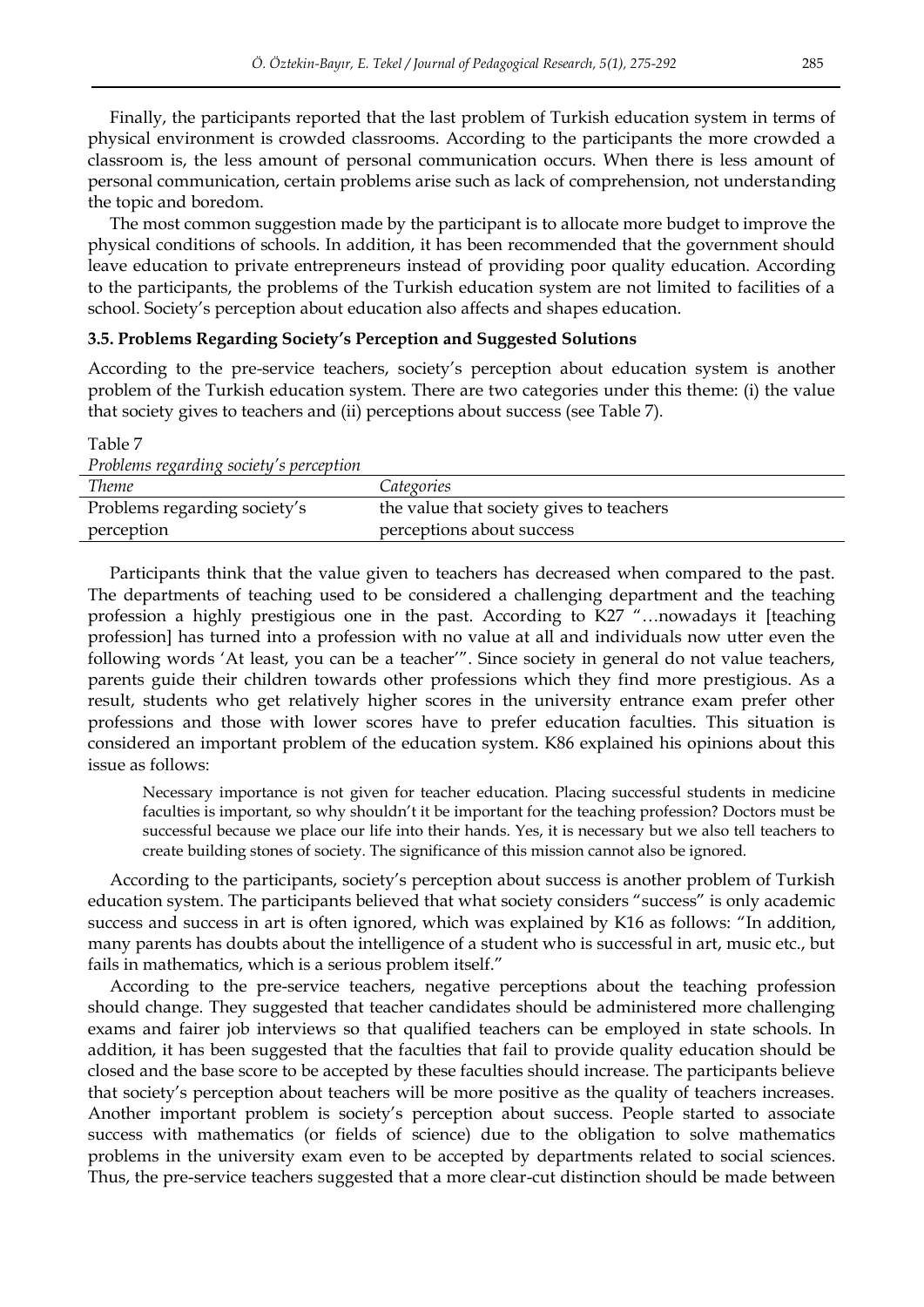fields. Another problem of the Turkish education system as reported by the participants is related to the implemented policies.

## **3.6. Problems Related to Implemented Policies and Suggested Solutions**

Table 8

According to the participants, another problem of the Turkish education system is implemented policies. There are five categories under this theme: (i) frequent changes, (ii) lack of equal opportunities, (iii) quality of universities, (iv) quality of vocational high schools and (v) inadequate budget (see Table 8).

*Problems related to implemented policies Theme Categories* Problems related to implemented policies frequent changes lack of equal opportunities quality of universities quality of vocational high schools inadequate budget

When the participants' statements about the problems of Turkish educations system are examined, we can see that the main problem is frequent changes in the system. Since the education system changes frequently, students, teachers and parents find it difficult to adapt themselves to these changes, which inevitably decreases the quality of education. Moreover, the participants think that the changes in the system have failed to provide permanent solutions to the problems in the field of education. K5 stated his thoughts as follows:

We are tussling with a system that has changed 15 times in 17 years; figuratively speaking, a system with loosened bolts due to hot plugging. 78 ministers of education since the declaration of the republic are also a strong proof for this situation (K5).

According to the participants, another problem related to the implemented policies is lack of equal opportunities in education. The participants focused on this lack of equal opportunities from different dimensions. The participants highlight the differences between private schools and state schools in terms of lack of equal opportunities. For instance, in private schools children attend art, music, sports or cultural activities in their free time; parents demand detailed information about the development of their children; parents can expect some revisions and regulations from the school administration; and teaching of foreign language education starts from early ages.

In addition, some participants emphasized the differences between schools in rural areas and urban areas. K2 explained the lack of equal opportunities between students attending these schools as follows: "Financial problems affect education of students living in rural areas. Thus, the possibilities of students living in urban areas are 80% more than those attending schools in urban areas."

Lastly, some participants highlighted lack of equal opportunities between male and female students. Turkish education system doesn't make enough contribution to women's education. According to the participants the reasons of the inequality between men and women are: the girls do not get education in some areas because they are forced to get married at early ages; some people want women just to be housewives; the educated women cannot have master's and PhD degree because they are often busy with housework; some parents think that girls should not attend a university in another city; in some areas there is a mentality "men are the breadwinner of a family".

According to the participants, another problem regarding the policies implemented in the Turkish education system is that the quality decreases with the increasing number of universities. They think that as the number of universities increases, students are accepted to universities by getting lower scores and graduate from these universities by receiving low quality education. This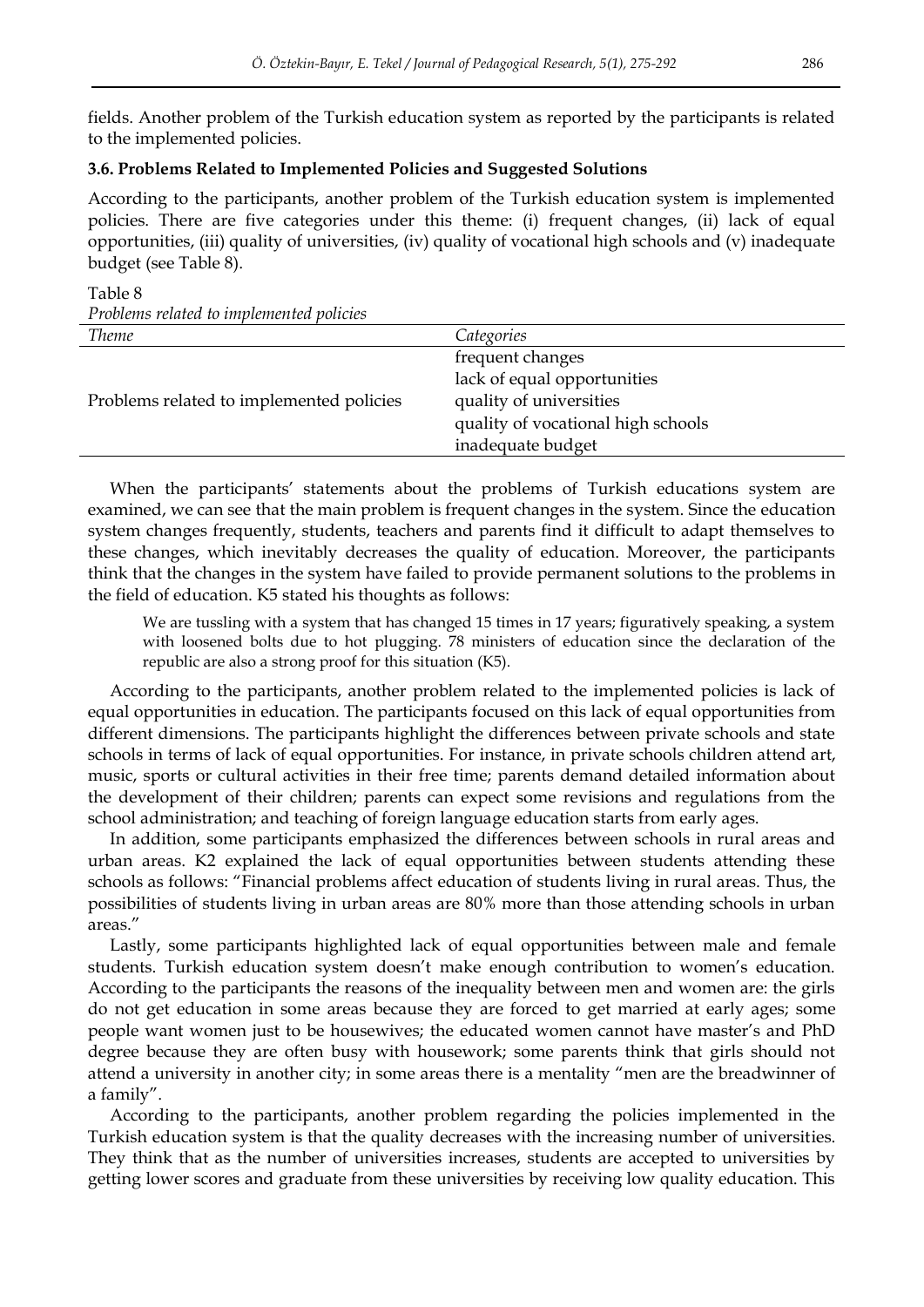situation also affects education faculties. As the number of education faculties increases, students are accepted by these faculties despite their lower scores and graduate from education faculties which provide less quality education and start teaching. Thus, increasing number of universities decreases teachers" quality and, in turn, the quality of education in the country.

Not only the quality of universities but also of vocational high schools is also a problem according to the participants. Since the quality of vocational high schools are low, parents encourage their children to choose more prestigious schools. So, these schools have always had a secondary importance in public opinion. Finally, the participants think that inadequate budget is another problem of the Turkish education system. According to the participants, the government do not allocate enough budget for education. Many schools do not have sufficient material and infrastructure due to inadequate budget. Similarly, teachers cannot be employed despite the growing demand at schools due to the same problems.

The participants made some solution suggestions to the problems related to the implemented policies. The most common solution was that this frequently changing education should be adopted as a state policy rather than a government policy. Developing a national education system that is appropriate for Turkish culture is suggested as a solution to these frequent changes. In addition, the participants suggested that physical conditions of schools in urban areas and all government schools, which is considered a serious problem, should be improved to minimize inequality in terms of opportunities and possibilities by increasing the amount of budget allocated. In addition to budget increase, students suffering from financial problems, especially young female students, should be given non-repayable checks (funds) that can be used only for education expenses. Moreover, there should be at least one school in each village so that such an inequality can be minimized. Finally, the participant recommended that the quality of universities can be improved by decreasing the number of universities.

#### **4. Discussion and Conclusion**

In this study, the opinions of the pre-service teachers about the problems experienced in the Turkish education system and their solution suggestions were examined. The paradigm shift in education affect each stakeholder such as teachers, students, school administration and families which form the basis of Turkish education system. However, teachers might be considered as the most important element of the education system since they are primarily responsible for planning, implementing and assessing education-teaching activities. Therefore, the opinions of pre-service teachers, as teachers of the future, about the education system are essential since they provide information about to what extent these pre-service teachers know about the system, how sensitive they are against the problems encountered in the education system and their opinions based on their observations and experiences and their valuable suggestions to these problems. In this respect, the problems of the Turkish education system and solutions suggested to these problems by pre-service teachers in this study were classified under six themes according to the following categories: (i) knowledge provided at schools, (ii) student characteristics, (iii) teaching profession, (iv) physical environment (v), society"s perception and (vi) implemented policies.

The pre-service teachers" opinions regarding the problems of Turkish education system often emphasized "knowledge provided at school" dimension. The problems observed in relation to this dimension are exam-oriented education, limited physical space, theoretical knowledge, not appealing to students" interests and skills and intense curriculum. According to pre-service teachers the main problem related to "knowledge provided at school" is exam-oriented education. Students use knowledge they receive without inquiring, questioning and criticizing so that they can pass to the next level, which forces them to memorize this knowledge. Similarly, Yılmaz and Altınkurt (2011), in their study, concluded that high-stake national exams and memorization-based education are the most problematic issues of Turkish education system. Exam-oriented and memorization-based education were a dimension determined in Taşdemir"s study (2015) and Yeşil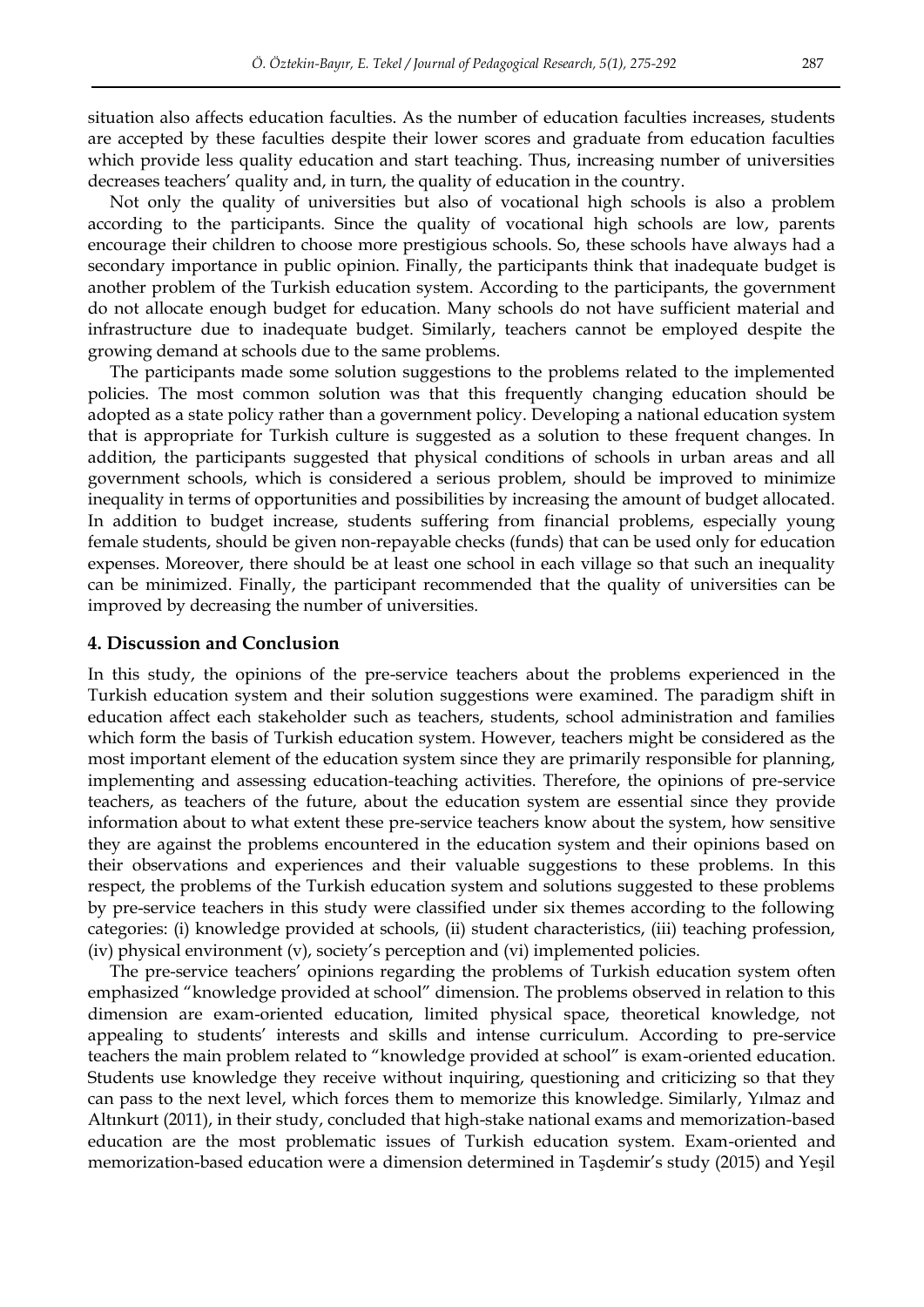and Şahan (2015) dealt with this dimension as an education understanding and emphasized that changing education understanding cannot produce any solutions to current problems.

Another issue frequently voiced by the participants is that such a system is not appealing to students" interests and skills. Uluğ (1998) also pointed out that Turkish education system lacks potential to educate well-behaved and productive individuals who are aware of their own interests and abilities. Similarly, Kutlu-Abu et al. (2016) claimed that education system fails to discover and maintain children"s interests and abilities. In addition, Özdemir and Kaplan (2017), in their study aiming to determine the problems of the education system, focused on failure to guide students according to their abilities, interests and needs as a professional guidance problem. According to pre-service teachers, the focus of education is not academic success, but the role of children in society as happy individuals. In this direction, the following solutions were suggested by the participants: removing high-stake national exams; placing students to one upper level educational institutions in line with their interests and abilities; eliminating the need for memorization by improving students" learning skills; and giving importance to fine arts and sports activities.

According to the study, the pre-service teachers think that the second important problem of Turkish education system is about student characteristics. They reported that the Turkish education system creates hopeless students who do not question, are achievement-oriented, suffer from psychological problems and fail to discover themselves. This situation can be considered an outcome of memorization-based education system, which is one of the biggest obstacles for real learning (Turan, 2006). Unlearned knowledge is almost impossible to retain and transfer to real life situations, which create passive students and discourage them to question, criticize and be creative (Taşdelen, 2012). Achievement-oriented approach is the natural consequence of exam-oriented education system. Başdemir (2012) dealt with academic education as one of the structural problems of Turkish education system. Similarly, Ural (2016) highlighted that our education system is excessively achievement-oriented and students cannot discover their interests and abilities in social, cultural and sport-related issues since they are often ignored in this system. Accordingly, the following suggestions are made to avoid this negative consequence: encouraging students to question, providing training to help them discover themselves, and employing more school psychological counsellors at schools.

Another problem mentioned by the participants is related to the teaching profession. Since teachers to be employed at state-run schools are selected according to the scores obtained from an exam, they see this profession only a source of income and they fail to improve themselves, which are perceived as a big problem by the participants. Taşgın and Sönmez (2013) examined the problems of the Turkish education system based on the opinions of teacher candidates through the news reflected in the media. The most frequently stated problem by the pre-service teachers in this study is related to the teaching profession. Yılmaz and Altınkurt (2011) reported some problems regarding teacher employment, which is also a problem linked to the teaching profession. In addition, Şener (2018) studied with a different sampling group and examined the opinions of actively working teachers in the Turkish education system regarding current problems. They found that teachers believe that teacher employment system and decreasing value of teaching profession are serious problems. Thus, it is possible to claim that pre-service and actively working teachers have similar opinions. As in all societies, the teaching profession has been adopted as an important value in our society from past to present and has always had a special position. In addition, it differs from other professions with its role of raising people (Bozbayındır, 2019; Karamustafaoğlu & Özmen, 2004). However, it is stated that the teaching profession has been a more respected profession in our country until recently, and this value has been lost due to the exam and success-oriented education system (Turkish Education Social and Cultural Gene Association [TESCG], 2014). In this context, Symeonidis (2015) emphasized that in order to increase the status of the teaching profession, long-term and determined education policies should be established for teacher qualification.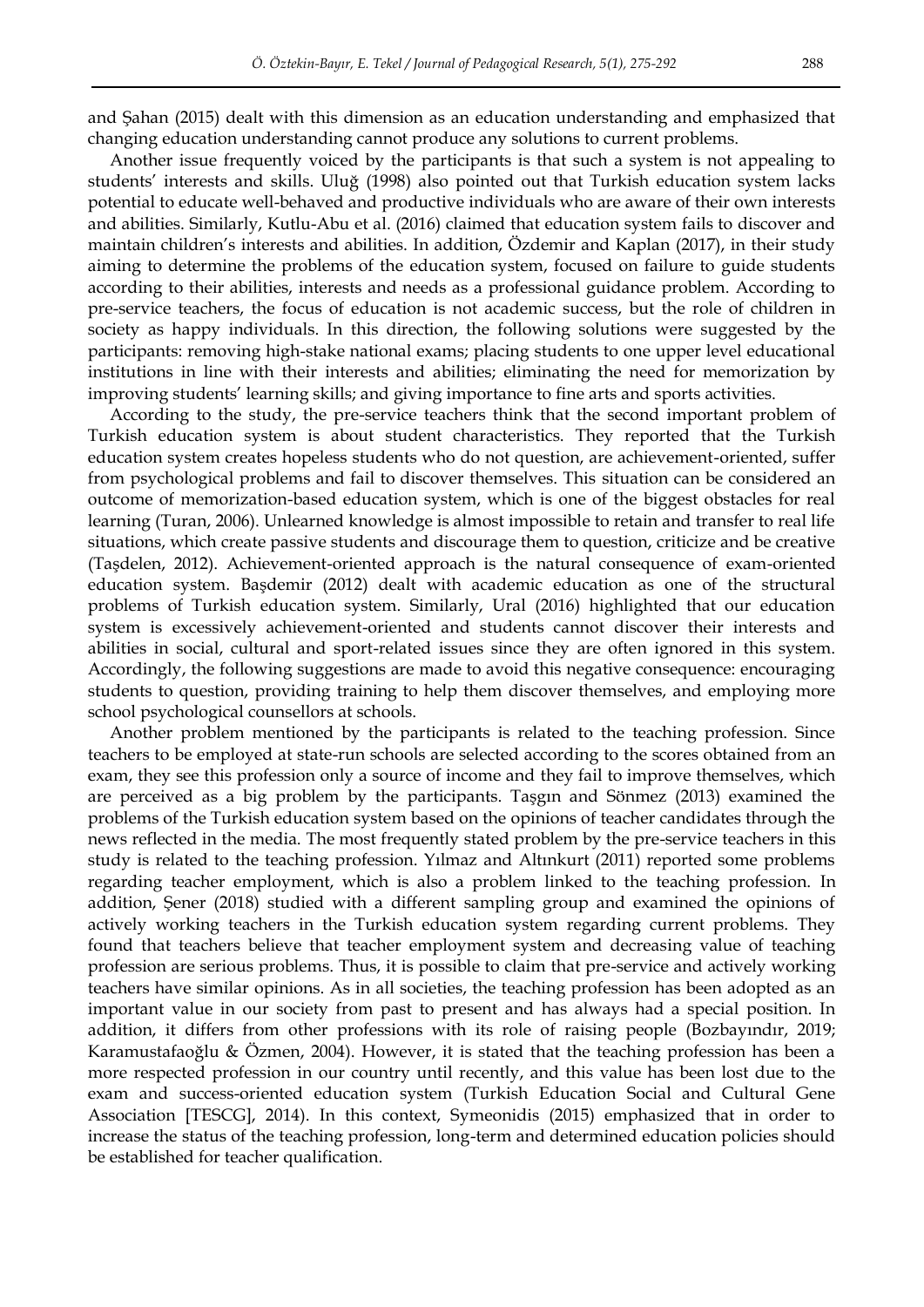Another problem related to the teaching profession in the current study is teachers' failure to improve themselves. The participants reported that teachers were reluctant to improve themselves professionally once they start working and they see this profession as a source of income. Under the light of these findings, the most important solution suggested by pre-service teachers to the problems related to the teaching profession is to change teacher selection and employment procedures. In addition, it is suggested that teachers should continue to improve themselves professionally.

The participant pre-service teachers, who highlighted that schools are not suitable for learning in terms of infrastructure and material, listed the problems related to the physical environment of education as "inadequacy and non-functionality of physical environment" and "crowded classrooms". Şişman (2019) claimed that the education system has problems related to infrastructure, technology and hardware and the inadequacies in terms of physical and technological infrastructure still exist. In addition, inadequacies in terms of physical and technological infrastructure and crowded classrooms were also reported as problems in other studies too (Gelbal & Kelecioğlu, 2007; Yolcu & Kartal, 2010; Yılmaz & Altınkurt, 2011). Çetin et al. (2018) highlighted lack of course materials in addition to inadequate physical and technological infrastructure. Aydın (2017) pointed out that appropriate physical environment is an indispensable component of effective learning and teaching process and physical variables might affect teacherstudent interaction in the classroom. In this sense, the existing problems related to physical environment in the education system have the potential to affect the quality of education-teaching services. Among the solutions suggested by the pre-service teachers related to physical environment, allocating higher budget to improve physical conditions of schools stands out

The perception of society about the education system was also perceived as a problem in the current study. The pre-service teachers pointed out that the teaching profession is valued less and parents guide their children to other professions which they think are more valuable and rewarding. In parallel with the findings of this study, Özyılmaz (2013) also found that the teaching profession has lost its appeal in people"s eyes. The reasons lying behind this finding might be low salary, inadequate personnel rights and negative opinions expressed by politicians (Bozbayındır, 2019). The participants of this study suggested that this negative perception of society about the teaching profession should change. Among the solutions suggested pre-service teachers are employing teachers by administering more challenging exams and more fair job interviews for candidate teachers, closing education faculties that fail to provide unqualified education and increasing the exam score required to be accepted by education faculties.

According to the pre-service teachers, another problem of the Turkish education system is about the policies implemented. Frequent changes in the system, lack of equal opportunities, low quality of universities and vocational high schools and inadequate budget are the problematic areas in the field. The participants emphasized the problems related to policies employed in the Turkish education system. Frequently changing system affect all shareholders including students, teachers, school administrations and parents in different ways. We should keep in mind that any problem in any field of the education system and changes to be made to solve this problem have the potential to affect all components of the system (Neyişci et al., 2020). Failure to maintain continuity in the education system and frequent changes are among the most common problems voiced by pre-service teachers (Özdemir & Kaplan, 2017; Yeşil & Şahan, 2015). Another study conducted with school administrators concluded that frequent changes is the most pressing problem in the Turkish education system (Karakütük & Özdoğan-Özbal, 2019). Feeling of uncertainty due to frequent changes in the system causes lack of confidence and adaptation problems (Kara, 2020). Therefore, Yaşar and Sözbilir (2017) suggested that it is essential to conduct infrastructure studies before implementing some changes, to make changes and innovations that are suitable for the requirements of modern area and to avoid doing too many changes in the education system.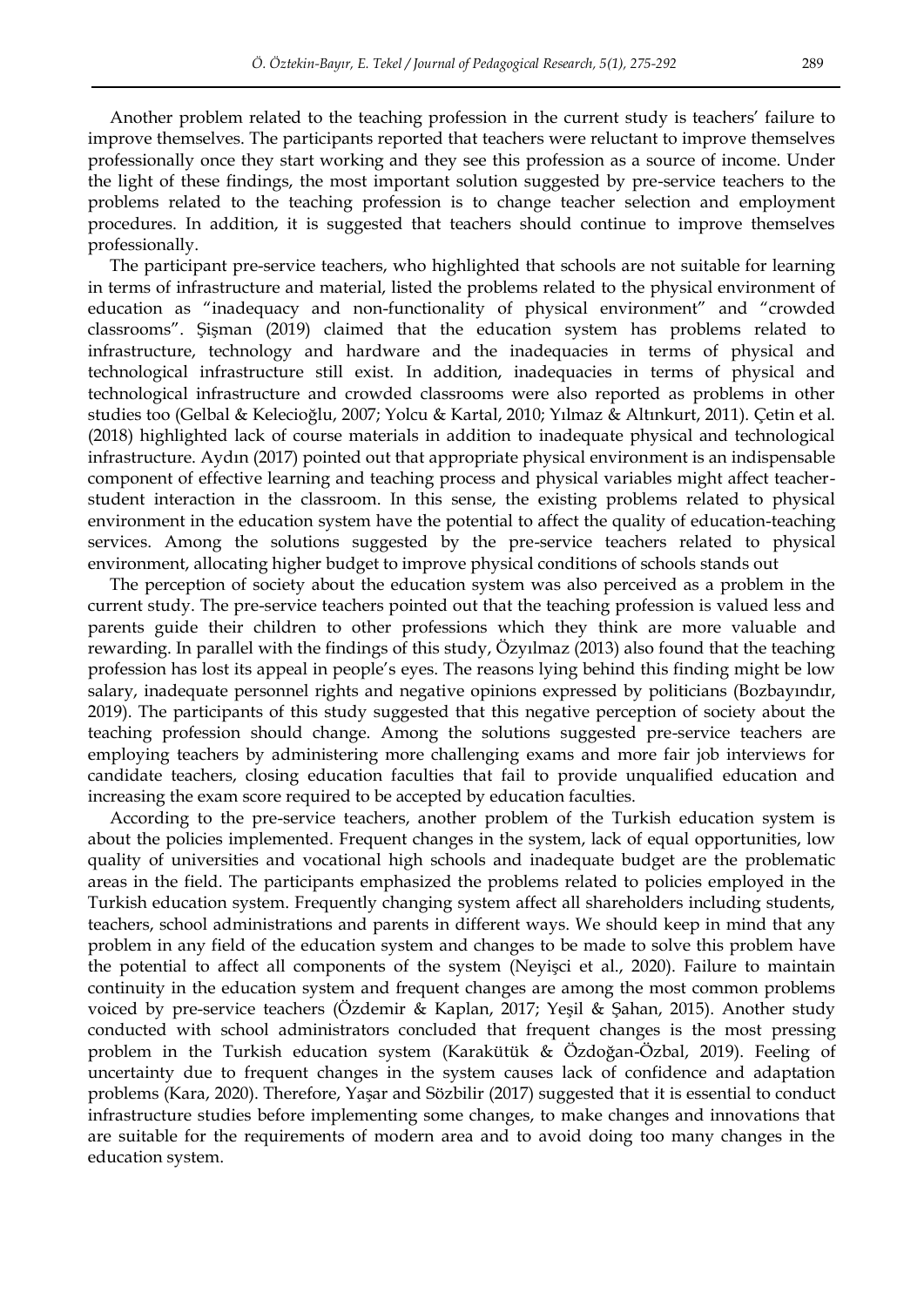According to the participants, another problem related to the policies implemented in Turkish education system is lack of equal opportunities. Gedikoğlu (2005), in his study, emphasized lack of equal opportunities as a problem of the education system. Similarly, Kutlu-Abu et al. (2016) found that inequality in accessing educational activities is a problematic area in the system. Çetin et al. (2018) asserted that the participants perceived exam system, teacher qualities and inadequate equipment as important problems in addition to inequal education opportunities. Equal opportunities and facilities are one of the fundamental principles stated in Basic Law of National Education numbered 1739, which is one of the most important foundation of Turkish national education system. Equal opportunities and facilities guarantee that each individual – male or women- are provided equal opportunities and facilities. However, lack of equal opportunities and facilities are considered one of the most important problems of the education system. When individuals benefit from education opportunities equally, this situation positively affects their academic achievement. Therefore, it is essential to implement different education policies to improve equality in education.

This study examined pre-service teachers' opinions regarding the problems in the Turkish education system in detail and reported solution suggestions for many problems. Globalization necessitates some changes and transformations in education just like in other fields. Therefore, some changes might be implemented to educate individuals who can adapt to the changing requirements of modern age; however, some problems and deficiencies are observed as well. Thus, it is crucial to solve the existing problems and overcome deficiencies so that education can effectively fulfill its basic functions and achieve its goals. In addition to aiming to help students develop emotional transformations such as empathetic awareness, sensitivity, compassion, aesthetics and kindness, education has valuable contributions to different aspects such as educating qualified individuals, productivity, creativity, social justice and peace, scientific and technological development, innovation and fair distribution of income (Aydın, 2014, 2015). All these issues should be taken into consideration while structuring the Turkish education system; and all changes to be implemented in the system should be evaluated with a holistic perspective. In this context, it can be ensured that stakeholders such as teachers, students, school administrators and families participate in the decision-making process in any changes to be made regarding the education system. In addition, it may be beneficial to include the trial process before the changes to be made and to revise the implementation according to the feedback in this process. Finally, the success of an education system will only be possible with the training of qualified teachers. In this direction, regulations should be made to implement educational policies that will appeal to all areas of development such as communication and psychological well-being as well as professional development of teachers.

#### **References**

- Açıkgenç, A. (2009, March). *Küreselleşme karşısında yeni bir eğitim felsefesine doğru* [Towards a new educational philosophy in the face of globalization]. Paper presented at the International Congress on Philosophy of Education*.* Ankara.
- Aydın. A. (2014). *Eğitim hikayedir* [Education is a story]. Pegem Akademi.
- Aydın. A. (2015). *Eğitim politikası* [Educational policy]. Pegem Akademi.
- Aydın, A. (2017). *Sınıf yönetimi* [Classroom management]. Pegem Akademi.
- Başdemir, H. Y. (2012). Türk eğitim sisteminin yapısal sorunları ve bir öneri [Structural problems of the Turkish education system and a suggestion]. *Journal of Liberal Thought*, *67*, 35-52.
- Bozbayındır, F. (2019). Investigation of teachers' views in the basis of the factors affecting the status of teaching profession. *Electronic Journal of Social Sciences, 18*(72), 2076-2104. <http://dx.doi.org/10.17755/esosder.583274>
- Çetin, H., Yazar, M. I., Aydın, S., & Yazıcı, N. (2018). Primary mathematics teacher candidates' views on the problems of Turkish education system and solution proposals. *Mediterranean Journal of Educational Research, 12*(25), 117-135.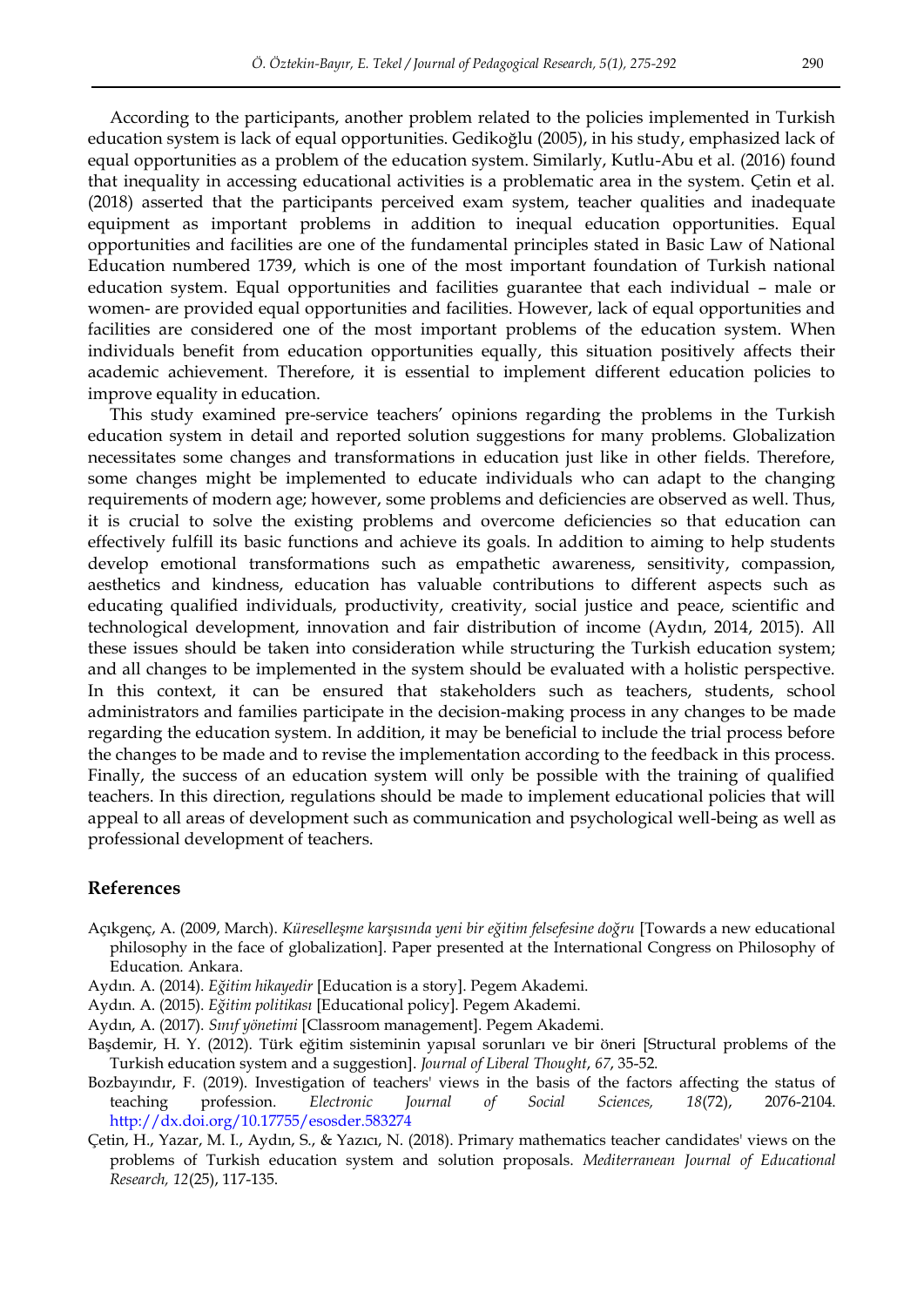- Demir, E. (2017). Analysis of middle school 6<sup>th</sup>, 7<sup>th</sup> and 8<sup>th</sup> grade Turkish class teacher's guidebooks in terms of interdisciplinary approach. *Electronic Turkish Studies, 12*(25), 237-252. <http://dx.doi.org/10.7827/TurkishStudies.12192>
- Demirtaş, H., Üstüner, M., & Özer, N. (2007). Examining school management problems by student and school related variables. *Educational Administration: Theory and Practice, 51*, 421-455.
- Ergün, M. (2018). *Modern eğitim sistemlerinin doğuşu ve gelişimi* [The birth and development of modern education systems]. Pegem Akademi.
- Gedikoğlu, T. (2005). Turkish education system in the process of European Community: Problems and solutions. *Mersin University Journal of the Faculty of Education, 1*(1), 66-80.
- Gelbal, S. & Kelecioğlu, H. (2007). Teachers" proficiency perceptions of about the measurement and evaluation techniques and the problems they confront. *Hacettepe University Journal of Education, 33*, 135- 145.
- Gül, H. (2008). Türkiye"nin eğitim sorunları, AKP"nin eğitime bakışı ve çözüm önerileri [Turkey"s education problems, AKP"s perspective on education and solution proposals]. *Toplum ve Demokrasi*, *2*(3), 181–196.
- Gür, B. S. & Çelik, Z. (2009). *Türkiye'de millî eğitim sistemi: Yapısal sorunlar ve öneriler* [National education system in Turkey: Structural problems and suggestions]. Seta Vakfı.
- Kara, M. (2020). The problems of Turkish education system according to the opinions of stakeholders in education. *Journal of Kırsehir Education Faculty*, *21*(3), 1650-1694.
- Karakütük, K. & Özdoğan-Özbal, E. (2019). Problems, problem solving techniques of educational administrators. *Journal of National Education, 48*(223), 33-60.
- Karamustafaoğlu, O. & Özmen, H. (2004). An investigation of the value of teaching profession among teacher-candidates and Turkish society. *Journal of Values Education*, *2*(6), 34-49.
- Karip, E. & Köksal, K. (1996). Etkili eğitim sistemlerinin geliştirilmesi [Developing effective education systems]. *Educational Administration: Theory and Practice*, *6*(6), 245-257.
- Kartal, S. (2013). The points to change by candidate teachers perceptions about our education system. *Uşak University Journal of Social Sciences, Special issue,* 248-262.<http://dx.doi.org/10.12780/UUSBD185>
- Kaya, H. (2008). *The secondary education in Austria and a comparison between Turkey in terms of geography education* [Unpublished master thesis]. Marmara University, Istanbul.
- Kösterelioğlu, İ. & Bayar, A. (2014). An assessment of recent issues of Turkish education system. *The Journal of Academic Social Science Studies, 25*(1), 177-187.<http://dx.doi.org/10.9761/JASSS2279>
- Kutlu Abu, N., Bacanak, A., & Gökdere, M. (2016). Prospective teachers" views about the problems of Turkish educational system. *Amasya Education Journal, 5*(1), 287-307.
- Merriam, S. B. (2009). *Qualitative research: A guide to design and implementation.* San Francisco, CA: Jossey-Bass.
- Neyişci, N., Turabik, T., Gün, F., & Kısa, N. (2020). Problems of the Turkish education system according to the prospective teachers and their possible solutions. *Kastamonu Education Journal, 28*(6), 2257-2270. <http://dx.doi.org/10.24106/kefdergi.4095>
- Örücü, D. (2014). Pre-service teachers" metaphors towards school, school administrators and Turkish education system. *Educational Administration: Theory and Practice, 20*(3), 327-358.
- Özdemir, A. & Topal, M. (2019). Evaluation of the problems of Turkish education system by using DEMATEL and analytic network process methods. *Marmara University Atatürk Education Faculty Journal of Educational Sciences*, *50*(50), 160-184.
- Özdemir, F. & Kaplan, A. (2017). Problems of Turkish education system and solution proposals for these problems according to the perspective of prospective teachers. *Electronic Turkish Studies, 12*(28), 577-592. <http://dx.doi.org/10.7827/TurkishStudies>
- Özyılmaz, Ö. (2013). *Türk milli eğitim sisteminin sorunları ve çözüm arayışları* [*The problems of the Turkish national education system and the search for solutions*]. Pegem Akademi.
- Patton, M. Q. (2002). *Qualitative research & evaluation methods.* Thousand Oaks.
- Saldaña, J. (2009). The coding manual for qualitative researchers. Sage.
- Symeonidis, V. (2015). *The status of teachers and the teaching profession: A study of education unions' perspectives.* Education International Research Institute.
- Şener, G. (2018). A current overview of education problems in Turkey. *Journal of National Education*, *218*, 187- 199.
- Şişman, M. (2011). *Eğitime giriş* [Introduction to education]*.* Pegem Akademi.
- Şişman, M. (2019). *Türk eğitim sistemi ve okul yönetimi* [*Turkish education system and school management*]. Pegem Akademi.